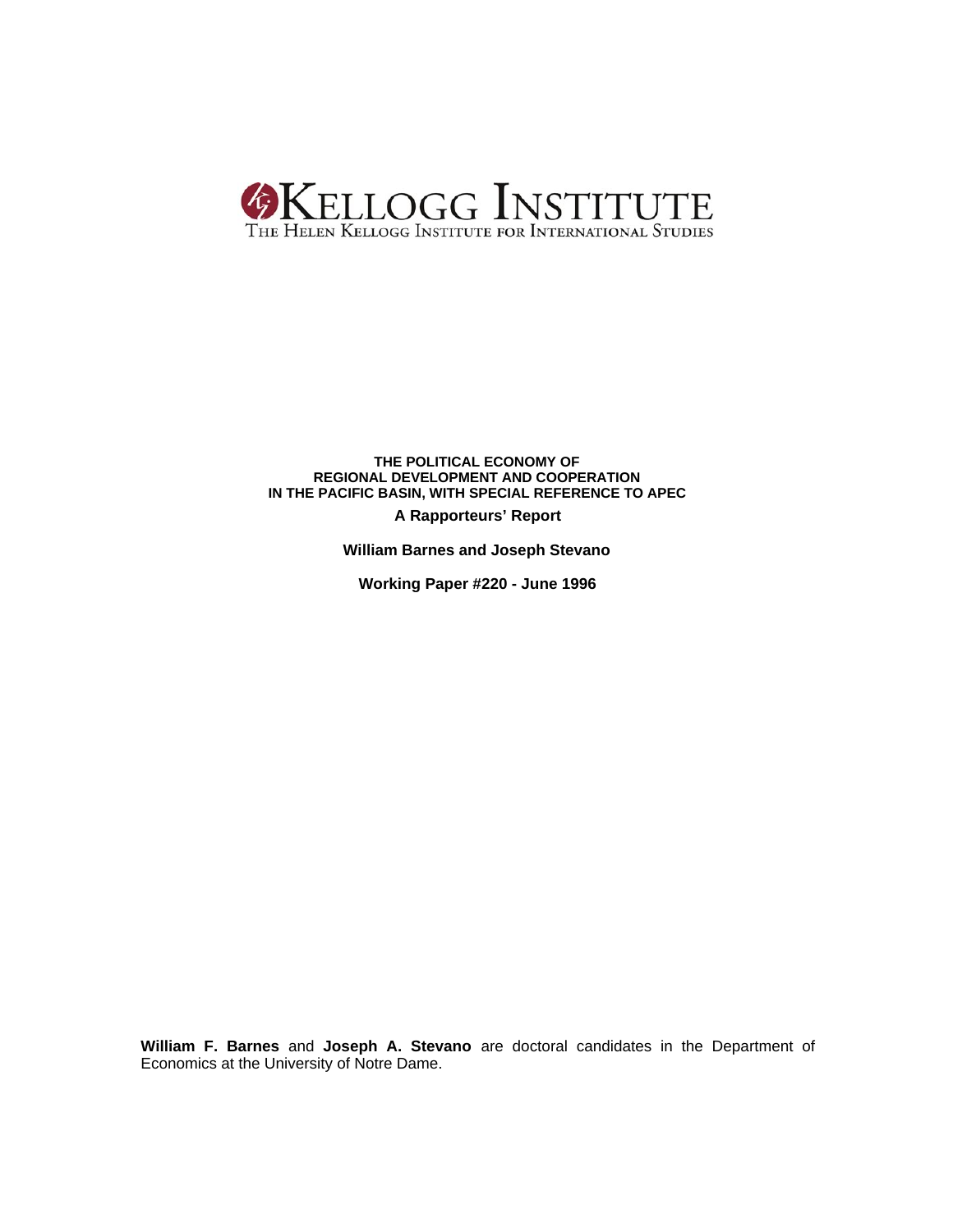# **The Political Economy of Regional Development and Cooperation in the Pacific Basin, with Special Reference to APEC**

# **Session I: The Political Economy of Pacific Basin Integration**

- **Chair**: *Amitava Dutt*, University of Notre Dame
- Paper: "APEC: Beyond Economics" *Brian L. Job*, University of British Colombia
- **Discussant**: *Raimo Väyrynen*, University of Notre Dame

# **Session II**: **Multilateralism vs. Regionalism**

| Chair:       | George Minamiki, University of Notre Dame                                                            |
|--------------|------------------------------------------------------------------------------------------------------|
| Papers:      | "Multilateralism and Regionalism: Conflicts and Cooperation"<br>Yorizumi Watanabe, Nanzan University |
|              | "Emerging Multilateralism in Asia and the Pacific"<br>Tsutomu Kikuchi, Nanzan University             |
| Discussants: | Denis Goulet, University of Notre Dame<br>James Rakowski, University of Notre Dame                   |

# **Session III: Regional Development and Integration from Asian Perspectives**

| Chair:       | Charles Craypo, University of Notre Dame                                |
|--------------|-------------------------------------------------------------------------|
| Papers:      | "An ASEAN Perspective on APEC"<br>Yoji Akashi, Nanzan University        |
|              | "APEC and the Japanese Economy"<br>Satoshi Hanai, Nanzan University     |
|              | "Human Resource Development in Asia"<br>Shozo Inouye, Nanzan University |
| Discussants: | Yusaku Furuhashi, University of Notre Dame                              |

# *Kwan S. Kim*, University of Notre Dame *Juan M. Rivera,* University of Notre Dame

# **Session IV: Cooperation and Integration from US and Latin American Perspectives**

| Chair:       | Kwan S. Kim, University of Notre Dame                                                                  |
|--------------|--------------------------------------------------------------------------------------------------------|
| Papers:      | "Open Regionalism: Lessons from Latin America for East Asia"<br>Clark W. Reynolds, Stanford University |
|              | "APEC from a US Perspective"<br>Michael G. Plummer, Brandeis University                                |
| Discussants: | Jaime Ros, University of Notre Dame<br>Jeffrey Bergstrand, University of Notre Dame                    |

# **Session V**: **Conference Wrap-Up**

**Moderator**: *Robert Riemer*, *SVD*, Nanzan University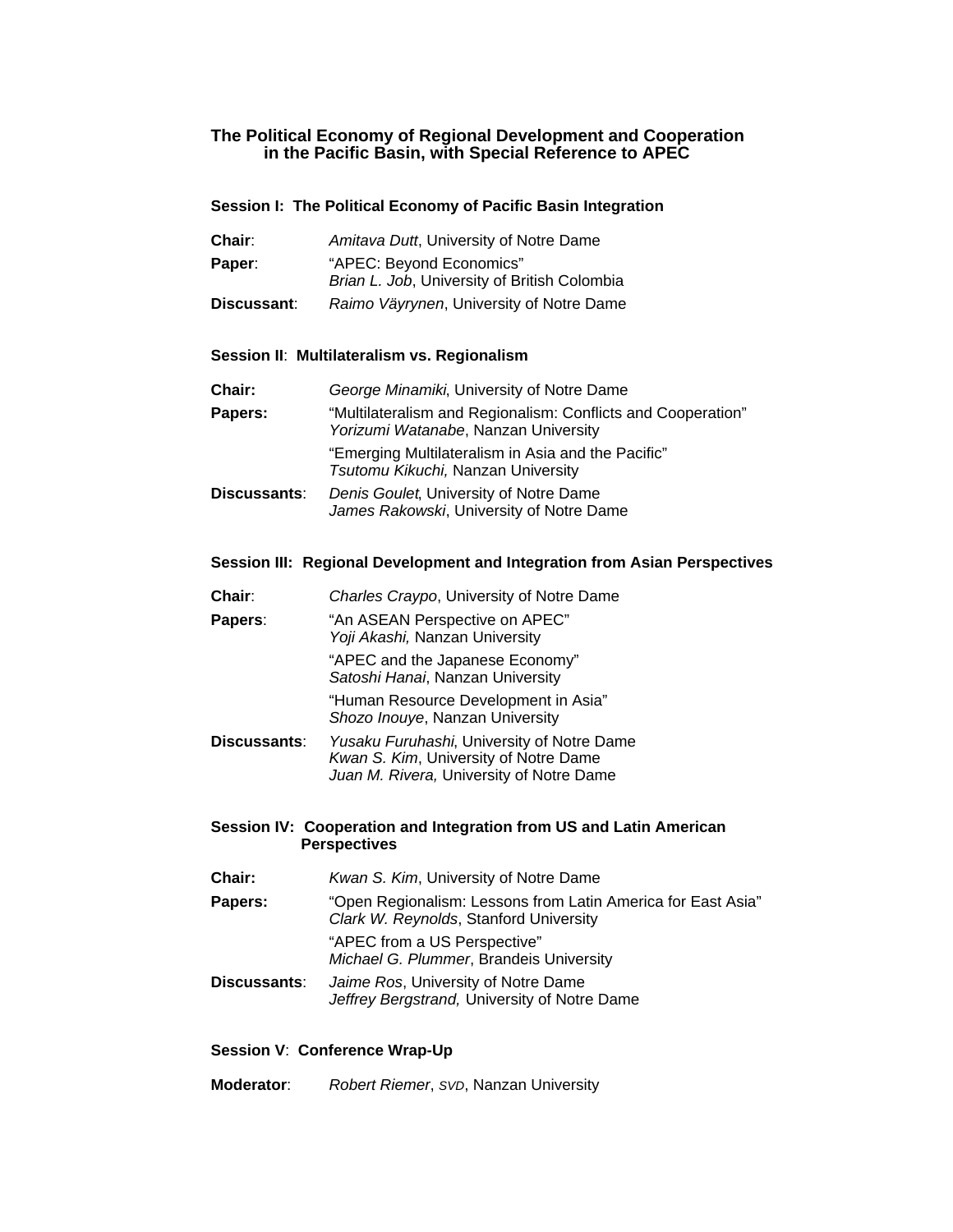#### **Introduction**

The papers and discussion summarized here were presented at the workshop "The Political Economy of Regional Development and Cooperation in the Pacific Basin, with Special Reference to APEC," which was held at the Kellogg Institute, 12–14 October 1995. Some of the papers presented, including those by Yoji Akashi, Brian Job, and Clark Reynolds, will also be published in their entirety as part of the Kellogg Institute Working Paper Series.

The United States, Canada, Japan, Korea, Indonesia, the Philippines, and many other East Asian countries all belong to the Asia-Pacific Economic Cooperation (APEC), and a distinctive feature of the workshop was that it consisted of experts from both sides of the Pacific. The result is a comprehensive look at the issues of trade and development in this region. Yorizumi Watanabe pointed out some tensions between regional and multilateral trade agreements. Satoshi Hanai's paper analyzed the current Japanese recession; the papers by Akashi, Tsutomu Kikuchi, and Job focused on APEC, the former two from an Asian perspective, the latter from a North American—which provided a provocative contrast between different explanations and interpretations of the exact same events. Shozo Inouye analyzed Japan's contribution to human resource development throughout the Asia-Pacific, while Michael Plummer and Reynolds analyzed the economic impact of economic integration in this region.

# **I. THE POLITICAL ECONOMY OF PACIFIC BASIN INTEGRATION**

# **APEC beyond Economics: The Politics of APEC**

Brian Job (in a paper cowritten with Frank Langdon) argued that it is misleading to regard APEC as an apolitical institution. According to Job, there are two important political dimensions of APEC membership. First, each country is constantly engaged in the political task of defending its economic independence, advantage, and freedom of action; therefore, political conflicts of interest can arise. Second, although members may recognize the importance of regional and subregional stability for national and economic growth, individual states simultaneously seek to advance their specific political and security agendas. Given the reality of these political dimensions, Job analyzed whether or not the current APEC framework can resolve political tensions over clashes of economic interests. He also evaluated whether or not APEC can become an effective institutional mechanism that can take up security issues in the region.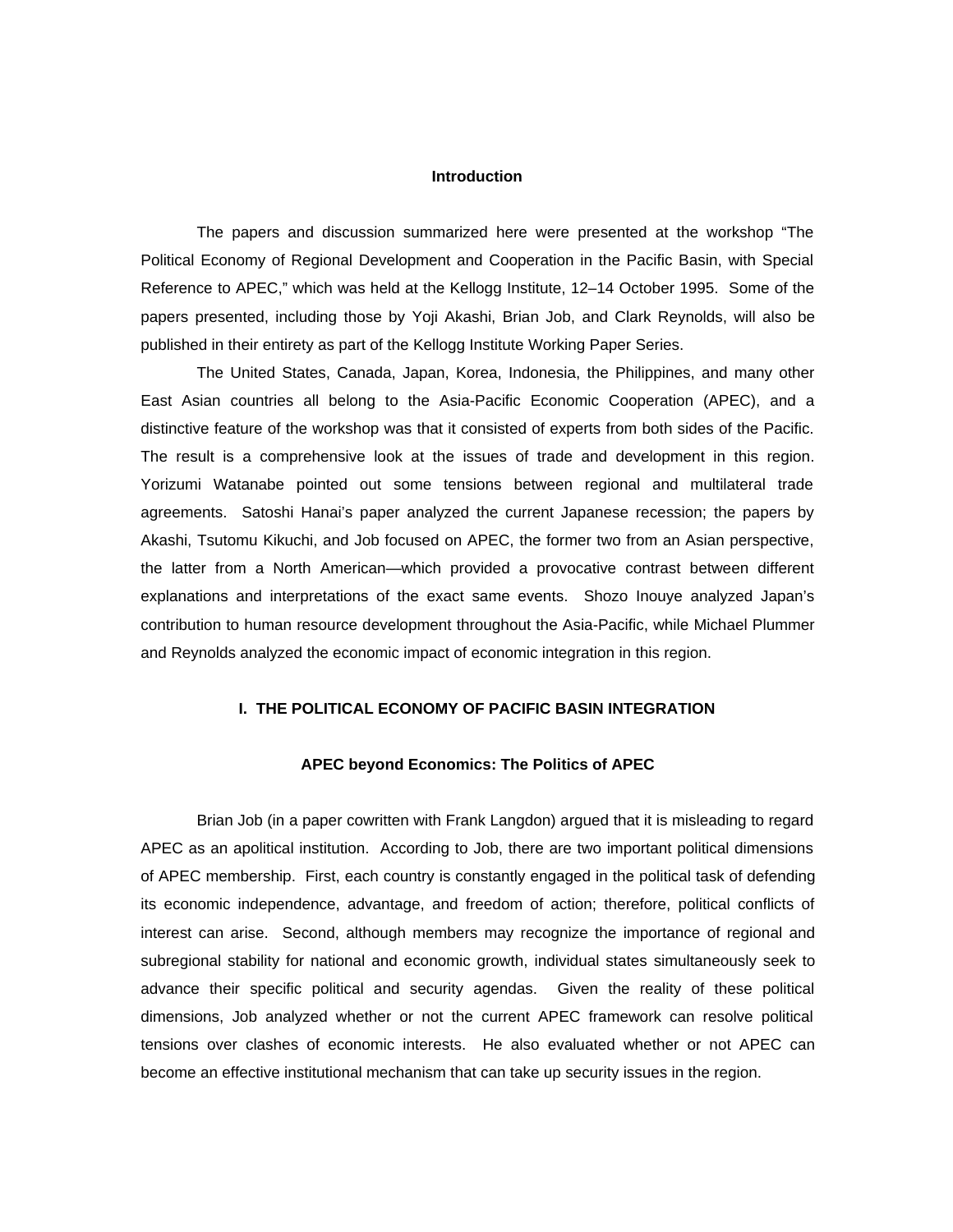# **Political Conflicts of Interest**

Job highlighted two potential causes of political conflict among APEC members: the clash of interests between large and small states and the clash of interests between developed and developing states. Small states lack the economic and political clout to stand up to bigger states; therefore, the former seek to amplify their interests by banding together. This is what members of the Association of South East Asian Nations (ASEAN) have done during the past thirty years. In an organization like APEC, which includes both very small and very large states, the natural tension between the two is unavoidable. Perhaps an even more significant tension is that which arises between developed and developing countries. Less developed states insist that APEC remain a loose and cooperative body which will not set strict dates and goals for economic liberalization, while developed states such as the US and Australia wish APEC to take on a more organized form with firm rules and agreed-upon deadlines for liberalization. In this context, the agreement in 1994 on target dates for complete liberalization of both advanced countries (by 2010) and developing countries (by 2020) was viewed as a significant accomplishment.

# **Political and Security Interests**

With the economic dynamism of the Asian states in the last two decades has come a renewed political self-confidence. At the same time, Job continued, the self-adopted role for the US as regional ideological policeman and regional 'manager' has began to diminish. Within this context three paradoxical results have emerged. First, just at the time that the principles of economic liberalism and state economic decentralization are achieving acceptance, the parameters of the framework of regional security stability that these forces require must undergo fundamental adjustment to accommodate new political realities. Second, with economic growth has come dramatically increased interaction among Asia Pacific states, the opening of trade and investment relations, and increased economic interdependence. This increased interdependence may mitigate tension among states as some have predicted, but it does not rule out behavior that poses a threat to both short- and long-term stability. Third, there remains a distinction in the Asia Pacific between the character of regionalism found in the economic sphere and the more amorphous regionalism found in the political/security sphere. There is a natural tendency towards institutionalization in the economic sphere, but in the security domain efforts towards institutionalization have been resisted, particularly in Northeast Asia.

As the primary agent of economic regionalism in the Asia Pacific, APEC finds itself within each of the above three paradoxes. According to Job, it cannot, therefore, escape implication in the political/security climate of the region.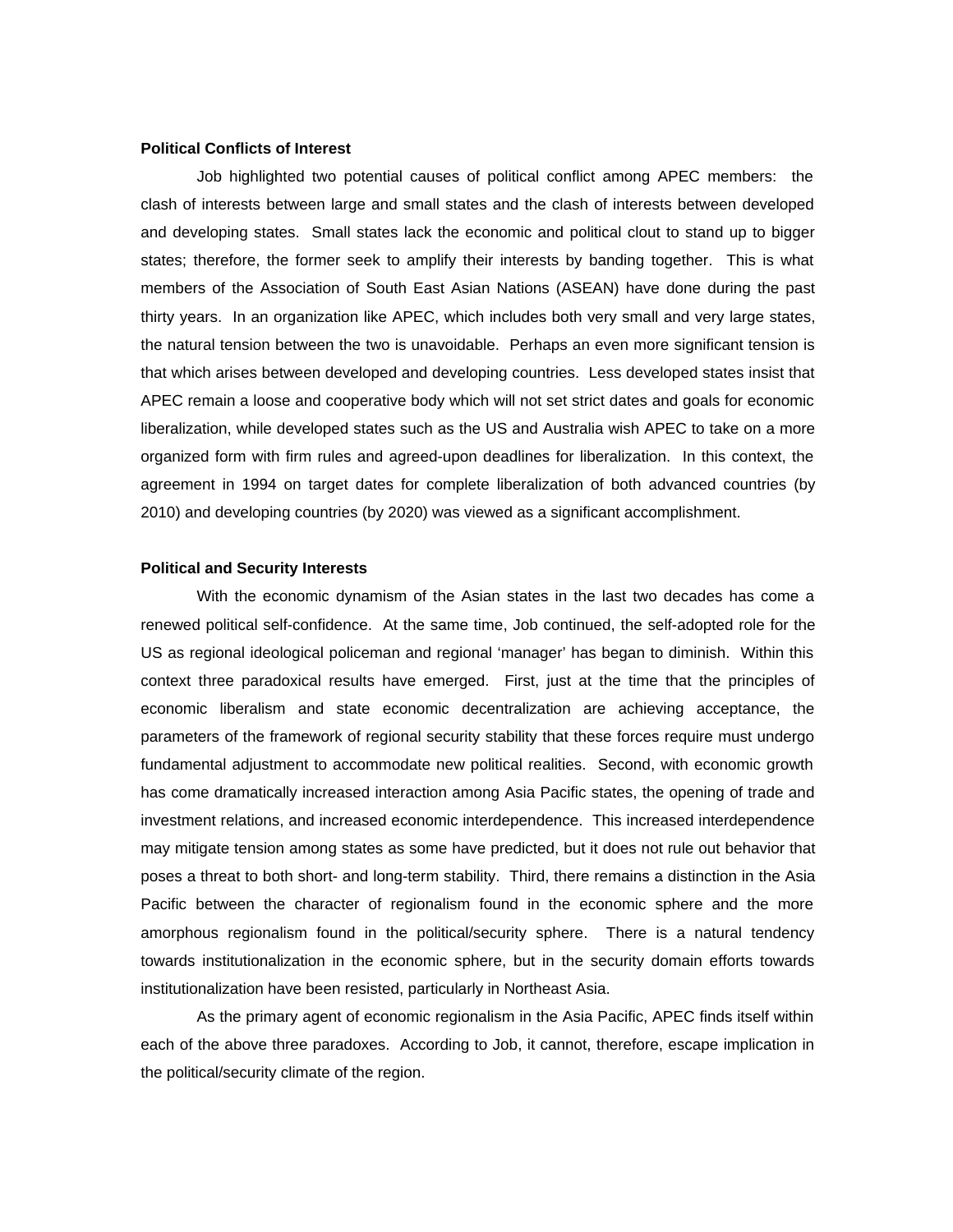However, Job did not argue that APEC will eventually assume a political or specifically security-oriented role within the Asia Pacific; this goes against the intentions of its key members. Up until now members have avoided impinging on one another's professed political or security interests. Key members such as the US and especially China have stuck very close to a narrow economic agendas in their APEC dealings. China is extremely sensitive to issues of sovereignty, both practical and symbolic, and now regards its acquiescence to inclusion of Hong Kong as a major mistake. Also, APEC simply lacks the requisite institutional infrastructure for dealing with political/security matters. This lack of institutionalization is commonly seen to be more in accordance with Asian political and security 'cultures.'

Reluctance to deal more explicitly with political issues may be risky. Liberal and economic political theories generally assume that economic growth and increased economic interdependence will promote more stable and cooperative bilateral and multilateral relations. Job argued that this view may be too sanguine. Defense expenditures in the region have increased over 40% in the last decade. This is in the context of a region that has over twenty ongoing territorial disputes. Increased defense expenditure does not necessarily lead to conflict but it does have substantial implications for the power projection capabilities of high-spending states. Additionally, increased trade and investment may not necessarily lead to greater equanimity in interstate relations. As Asian states industrialize their economies may become more directly competitive rather than complementary. As diplomatic historians have noted, the presence of increased economic interrelationships has not always proved a sufficient deterrent to the outbreak of serious international conflict.

Job concluded by noting that the states of the Asia Pacific do realize that economic progress and secure and stable regional relations cannot advance independently or in opposite directions; these states are struggling to move forward on both fronts to achieve a stable regional order. However, it appears that progress in the economic dimension is ahead of the progress in the security dimension, and this situation, if perpetuated, is fraught with uncertainties. It is therefore misleading to portray APEC as an apolitical institution; the members of APEC and the institution itself are inextricably bound in interrelationships that have political and security aspects—as well as economic ones.

# **Discussion**

Discussant Raimo Väyrynen agreed with Job that APEC must be thought of as a political organization. However, he distinguished himself from Job by stating that he is "maybe more pessimistic" about whether APEC can be used as an instrument with which to enhance economic and political cooperation.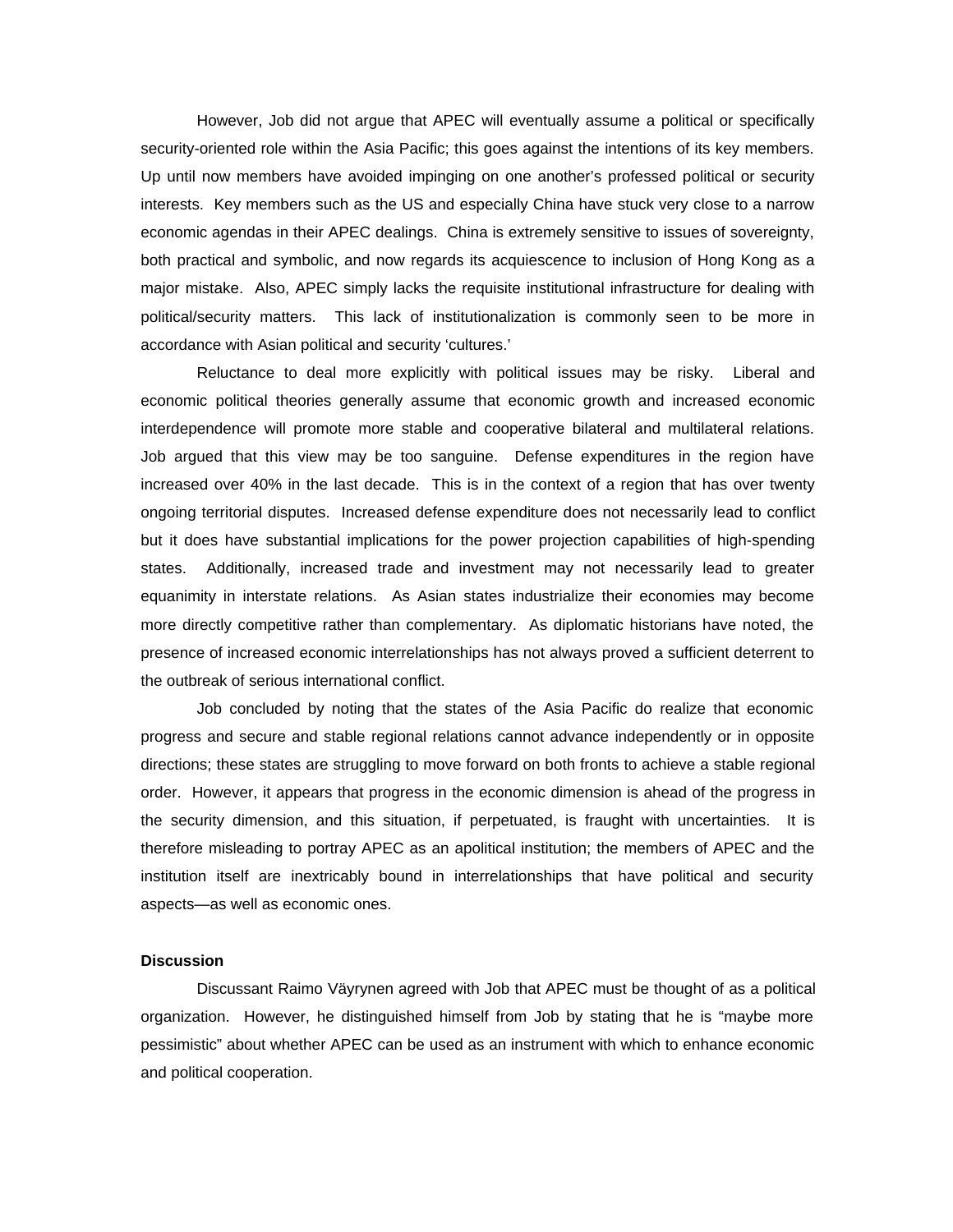He first asked if the goals of free trade by 2010 and 2020 are realistic. Many economists have concluded that APEC's goals are short of details. One possibility is that APEC will remain a loose framework, with subregional groups gaining momentum and strength because their particular goals are clearer.

Väyrynen then stressed the issues of democracy and human rights, asking if it would remain possible to keep them out of the agenda. These issues have up until now been handled in a bilateral framework, with the US and China being in most visible disagreement. China, he emphasized, will continue to resist bringing up human rights in a multilateral format. In fact, he argued, China's mercantilism, its military buildup, and its human rights policies may require even more emphasis on bilateralism (with the US seeking to contain China), and multilateralism may suffer as a result.

Finally, Väyrynen asked about leadership in Asia. With Japan seemingly absorbed with internal affairs, the most likely scenario may be a hybrid of US-Japanese leadership coupled with weak multilateral arrangements.

In response Job acknowledged that China does want regional power and pointed to a dilemma: He asked whether or not the value of keeping China in APEC was worth abrogating issues such as human rights. "Asian, consensus decision-making," he said, "cannot ignore sensitive issues in the long run."

Michael Plummer argued against directly putting sensitive political and security issues on the table, especially while APEC is in its infancy.

Clark Reynolds pointed out that increased regional economic integration may lead to more economic and political conflicts and problems but the resolution of these problems is less likely to be through aggressive unilateral measures. There will be greater negotiation among members to solve problems.

# **II. REGIONALISM vs. MULTILATERALISM**

# **II.1. Multilateralism and Regionalism: Conflicts and Cooperation**

In Yorizumi Watanabe's "Multilateralism and Regionalism" is a concise and comprehensive reference text of the General Agreement on Tariffs and Trade (GATT) articles pertaining to regional trade arrangements. In particular, he examined the GATT articles delineating the conditions that must be satisfied in order for a free trade agreement (FTA) to be permitted by the GATT/World Trade Organization (WTO). As Watanabe pointed out, the most important—and surprising—thing to realize about FTAs is that they are a violation of the GATT rules and, thus, they are allowed under GATT only as exceptions. Finally, Watanabe made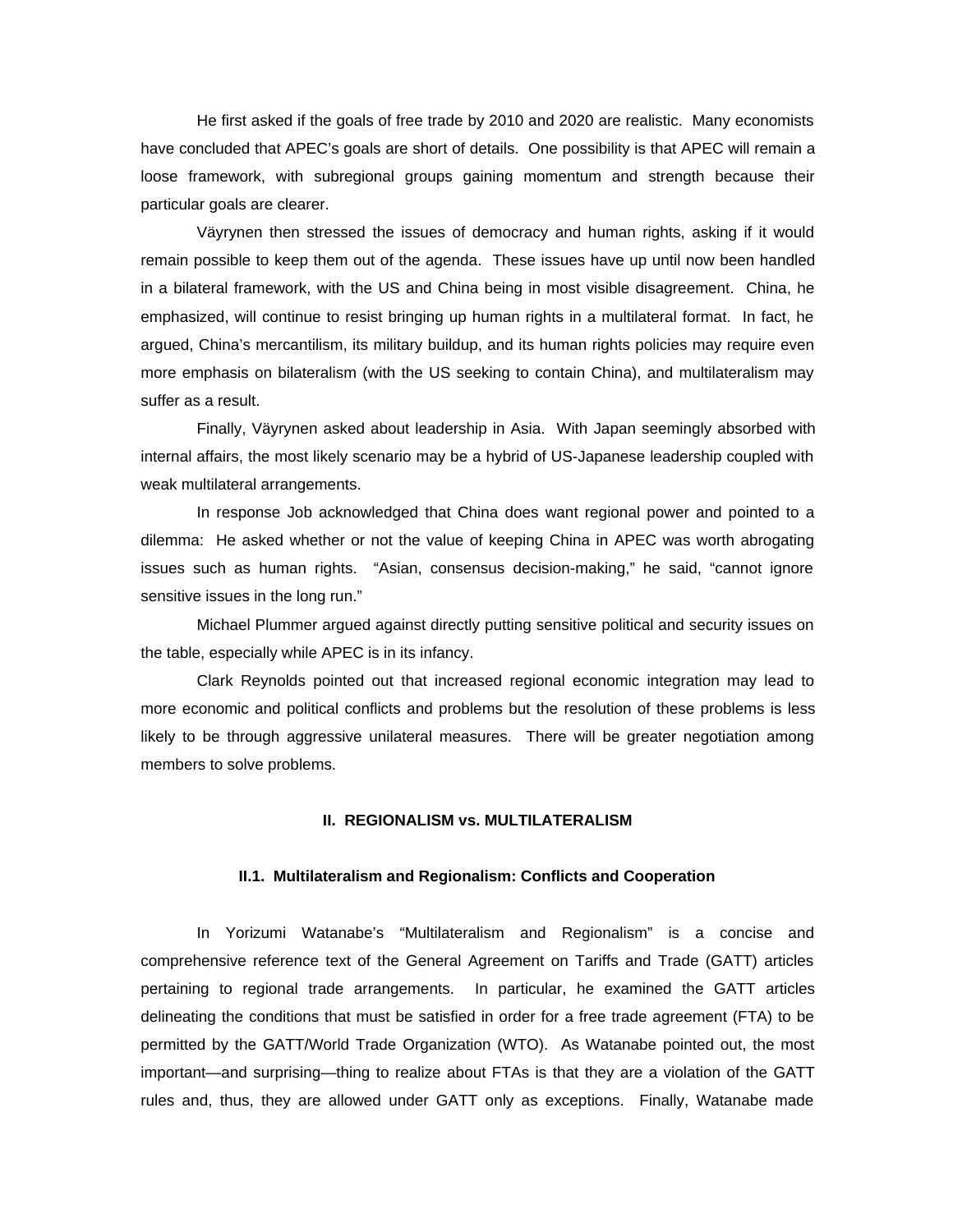useful comments on these articles, pointing out ambiguities and problems in their interpretation as well as citing actual examples of how they have been applied in practice.

GATT effectively forbids FTAs. As Watanabe put it:

Trade preferences such as any special tariff reductions applying exclusively to specific countries are prohibited, in principle, under GATT Article I, which requires most-favored nation (MFN) treatment as a basic rule (Watanabe ms., p. 2).

That is, "all [the] contracting parties of the General Agreement have been bound to grant each other treatment as favorable as they give to any other country" with respect to tariffs and trade regulations: "the MFN principle thus allows no country to give special trading advantages to another" (p. 3).

Under GATT—according to Article I—free trade agreements would not be allowed because a country cannot extend trade privileges or tariff reductions to one country unless it also extends them to *all* GATT members. But, as stated, there are various other articles in GATT that allow countries to get around Article I. Article XXIV: 5(b) states that if a group of countries form a free trade area, then the tariffs and trade regulations pertaining to nonparticipating countries cannot be more restrictive ex post (articles XXIV: 8(a) and XXIV: 5(a) state the same thing with regards to customs unions); then there is the so-called Enabling Clause which provides developing countries with an additional way to get around Article I:

Regional or global arrangements entered into amongst less developed contracting parties for the mutual reduction or elimination of tariffs...must be designed to facilitate and promote the trade of developing countries and not to raise barriers or create undue difficulties for the trade of any other contracting [i.e., contracting to GATT] parties. Neither should such arrangements constitute an impediment to the reduction or elimination of tariffs and other restrictions to trade on an MFN basis (p. 6).

Although the Enabling Clause seems similar to Article XXIV: 5(b), having a separate clause available only to developing countries has created a problem:

The Enabling Clause has been conceived as permitting regional arrangements among developing countries under less stringent conditions than those applied to developed countries under Article XXIV. It is, however, *not so clear as to what extent these conditions have been relaxed* (p. 6, emphasis ours).

This ambiguity caused trouble, for example, in 1992 when Paraguay, Uruguay, Argentina, and Brazil wanted to form their own common market (Mercosur): they argued that the Enabling Clause meant that their agreement did not have to hold to the standards of Article XXIV: 5(b), while nonparticipants argued that "given the size and importance of the agreement, Mercosur could not escape the obligations provided in Article XXIV" (p. 7).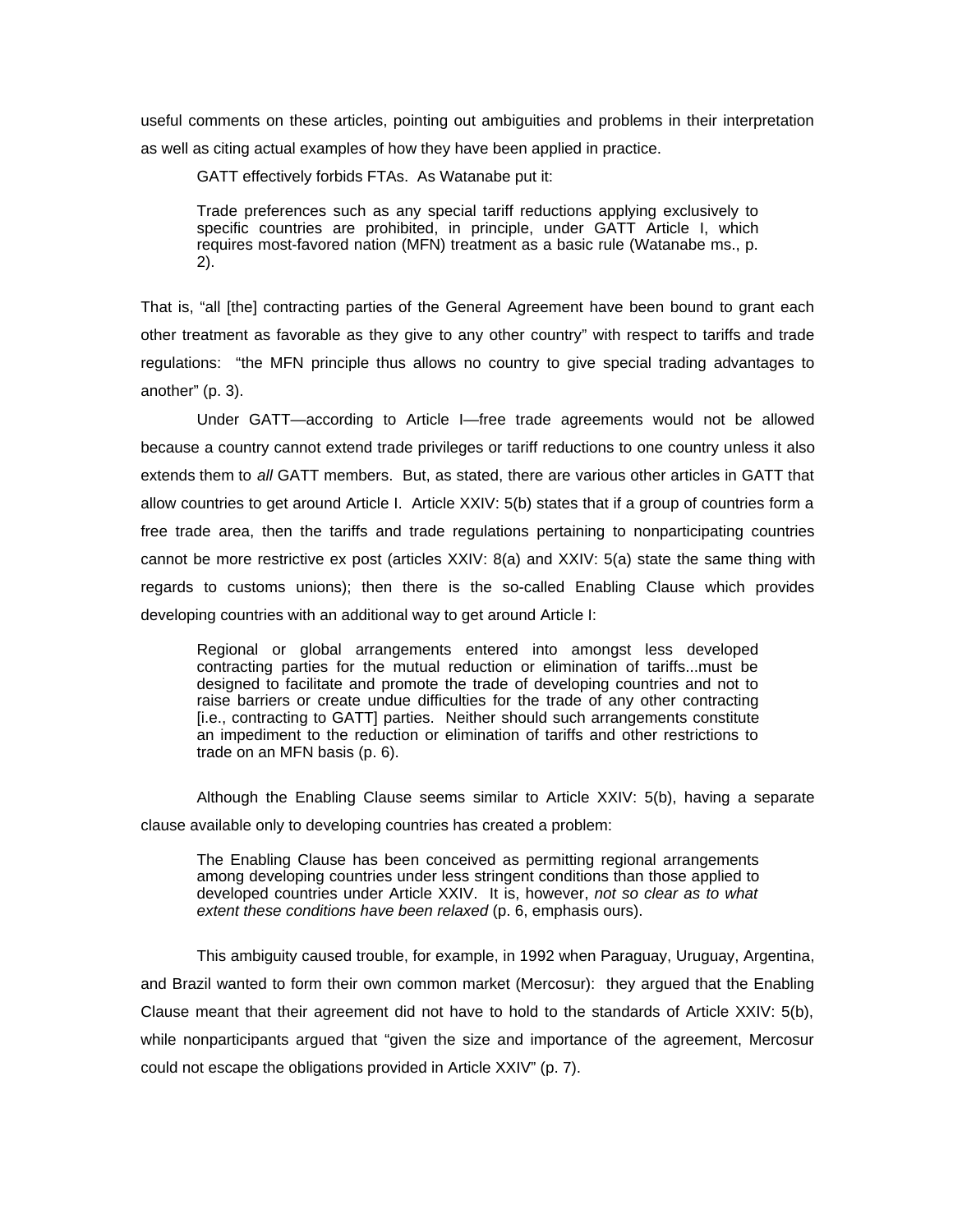Finally another fact that Watanabe's paper made clear is that the impressive sounding wording of Article XXIV: 5(b) and the Enabling Clause has not prevented countries from violating them, to at least some extent, in practice. For example, when Sweden, Finland, and Austria recently joined the European Union (EU), their tariffs on some high-tech items actually went up, although "in permitting its member states to use different criteria to establish origin, the EU violates the GATT requirement that the parties to a CU [customs union] apply substantially the same trade regulations to nonmember countries" (p. 13).

### **Discussion**

Discussant Denis Goulet asked whether regionalism impedes multilateralism/ globalism and, conversely, whether multilateralism ultimately eliminates or displaces regional arrangements? Or does regionalism facilitate the development of multilateralism? That is, is regionalism a stepping-stone to global multilateralism or a millstone around its neck?

Watanabe replied that overall, global multilateralism still plays a more important role than trade regionalism because trade regionalism inherently creates outsiders and the outsiders are often the weaker and smaller countries. In the case of the North American Free Trade Agreement (NAFTA), for instance, the smaller countries in Central America are the victims, and this kind of victimization is an inherent part of any regional trade grouping. So he believes that the proliferation of regional trade agreements should be under the auspices of the multilateral trading system.

Due to the overriding importance of the North American and EU markets, it does not make much economic sense to those of us in the Asia-Pacific scene, he said, to form a regional economic bloc. However, regional cooperation is generally felt to be a desirable goal, and this is the role that APEC can play because it is a very important forum for the promotion of regional cooperation.

These remarks seemed to point to the conclusion that APEC is important for facilitating economic cooperation in the region but, due to conflicting interests, it would be difficult for it to grow into a formal customs union/regional free trade area.

Reynolds called into question the argument that regionalism—the 'new regionalism'—victimizes smaller countries. He thought this might reflect a misunderstanding of at least the goals if not the realities of the 'new regionalism.' In his view the object of working with contiguous regional partners where there are profound asymmetries among them is to try and mitigate to some extent the backwardness of the less developed regions that are linked with the more developed and faster developing regions, while recognizing that this cannot be done globally or instantly.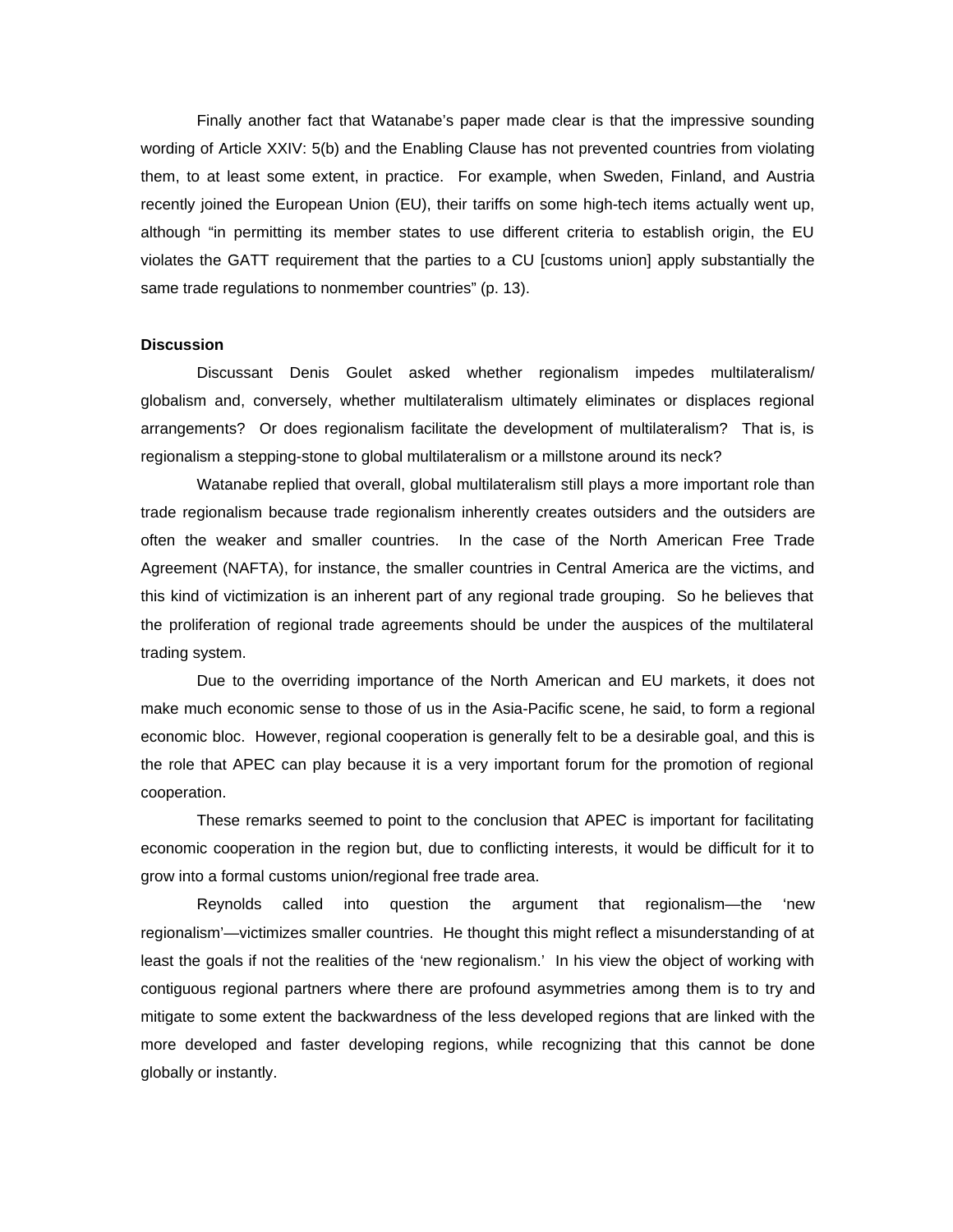He used as an example the asymmetry in development that exists between Hong Kong and China. "You can't expect globalism to deal with that kind of problem: it's too big and it's too localized. You've got, for example, immigration questions on your border."

Another example he cited is Mexican interest in Central America and vice versa and the existence of agreements between the two. Central Americans are not afraid of being swamped by Mexico; rather, Central Americans have been fleeing up to Mexico not only for political but also for economic reasons and Mexico believes that the only way to have a stable relationship is to try to develop Central America.

This said Reynolds, is the new regionalism. The old regionalism of the '50s and '60s argued that small countries are victimized by the big ones—"the big countries are going to eat us, we have to protect ourselves"—hence the old regionalism's closed policies of import protection as opposed to the new regionalism's open policies of export promotion and multilateralism. The new regionalism is more of a functional process, and in that respect we have much to learn from Asia.

Watanabe agreed that regionalism, as long as it is open regionalism, does not necessarily impede the effective functioning of multilateralism. He expressed concern, however, about systems such as the American concept of the hub-and-spoke system: Country A has preferential agreements with country B and country C, but between countries B and C there is no such preferential agreement so investment will flow into country A but not into countries B and C. Watanabe clained that this will certainly harm the global functioning of multilateralism because the very virtue of multilateralism is that the less powerful developing countries can take advantage of all the results multilaterally negotiated.

Reynolds concurred that the hub-and-spoke approach is not consistent with open regionalism, but he did not find this a fair characterization of NAFTA or of American trade policy in general.

Kwan Kim opined that the essential element of regionalism is discriminatory, otherwise it should not properly be called regionalism. He said he had not seen any hard proof that even open regionalism is beneficial to everybody.

# **II.2. Emerging Multilateralism in Asia and the Pacific**

Tsutomu Kikuchi argued that regionalism has now become a major factor shaping the structure of the world economy and is thus one of the most important factors in international politics. A 'new' regionalism in the form of APEC has emerged in the Pacific region. Kikuchi discussed reasons for this development, the characteristics of this regionalism in the Asia Pacific,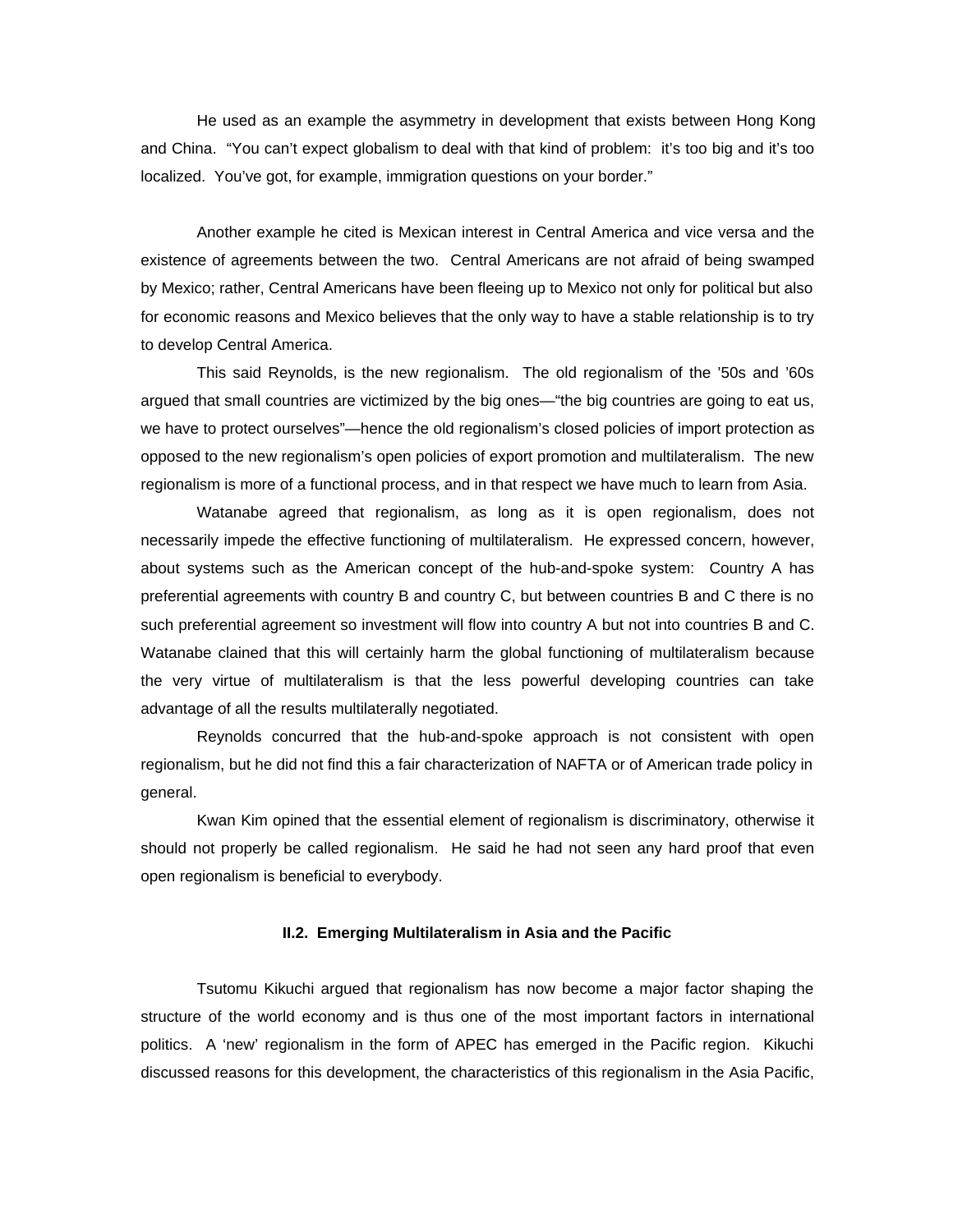and the tasks that lie ahead as members of APEC seek to maintain and build on their current relationships.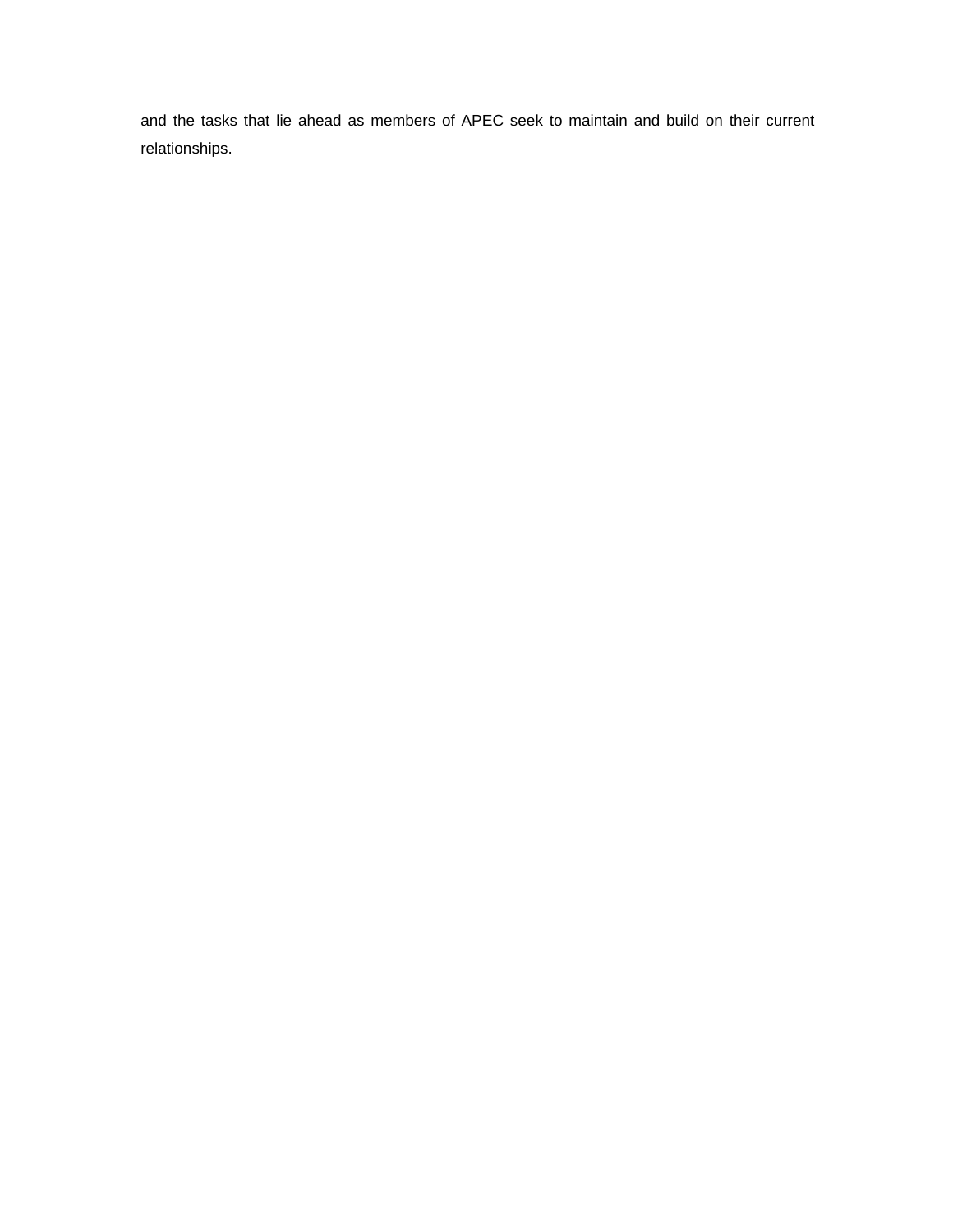# **The Rise of Regionalism**

In spite of falling trade barriers and increasing globalism, regionalism in the form of organizations such NAFTA, the EU, and APEC has emerged in various parts of the world. Kichuchi offered several explanations for this. The decline of US hegemony has allowed the international economic system to become multipolar in nature. Regionalism is seen as a way to enhance international competitiveness of member economies by expanding markets. Additionally, many developing countries have abandoned import substitution and actively seek market access to developed countries; developed countries, in turn, are investing heavily in these countries. This interdependence is encouraging forms of regionalism that include nations in widely different stages of development. APEC is a prime example of this: it includes countries that are large and small, developed and developing.

Kikuchi characterized two processes by which countries come together to form a regional grouping: community building and institution building. Community building is a natural, gradual process that occurs over decades and even centuries. A similar history and geography becomes the foundation on which people and firms build a 'community.' On the other hand, institution building is a process by which political actors (often states) deliberately establish frameworks or systems to achieve some end. Common objectives, rather than common histories, are the prime reason for building institutions.

# **APEC**

Where does APEC fit into this framework? APEC is not as institutionalized as organizations like NAFTA and the EU; it is neither a customs union nor a free trade agreement and it does not have any policy instruments that discriminate against nonmembers. The diversity and the history of the region mitigate against tight institutionalization. Most countries place a high priority on maintaining national autonomy and independence.

Although APEC is also an organization that has refrained from using the term 'community,' Kikuchi argued that the actions of most APEC members reveal a distinct preference for community building. Reasons for this include a process-oriented rather than a results-oriented approach to regional cooperation, the desire for a loose, informally structured APEC, and an emphasis on consensus decision making and confidence building.

#### **Building a Viable APEC**

There are, however, important differences among APEC members. Asian members of APEC are much more inclined to argue against institutionalization and the adoption of binding agreements. Asian members are quite critical of trade agreements like NAFTA, pointing out their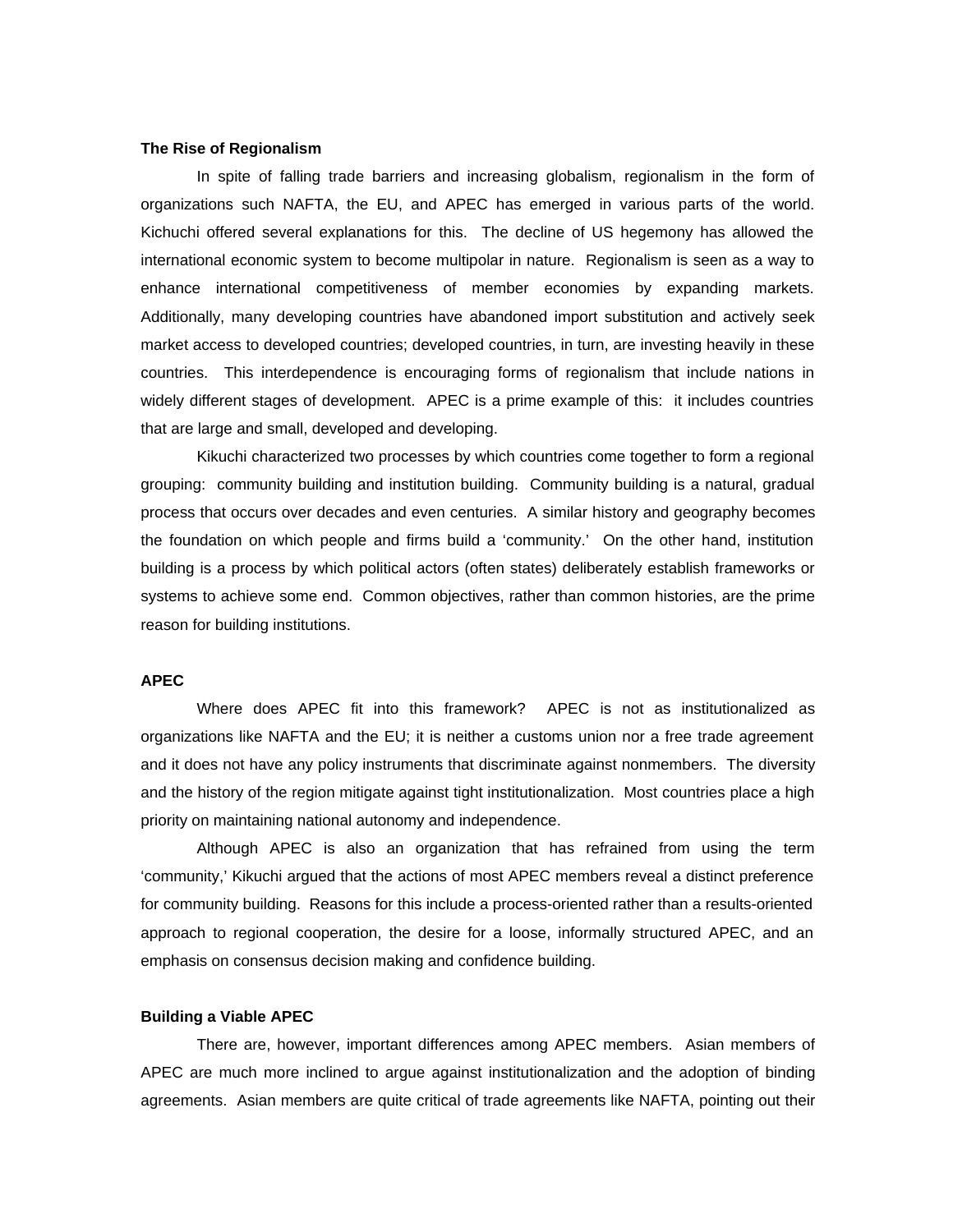exclusionary character and unsuitability for such a diverse region as Asia. Instead they stress that APEC should continue to adhere to a principle of 'open' regionalism in which non-APEC members are not subject to institutionalized trade discrimination. On the other hand, the US and other countries such as Australia and Canada have been much more eager to formalize and institutionalize APEC procedures.

Kikuchi argued that the lack of binding agreements in APEC presents a problem: it allows domestic opposition in individual countries to hinder the development of a free trade area. He also warned that the US may resort to bilateralism if it perceives the unilateral liberalization efforts of other countries as being too slow. According to Kikuchi, the solution is to continue to strive for open regionalism while also striving for concrete negotiations seeking agreement on such areas as the liberalization of trade, the adoption of an investment code, and a mediation mechanism to manage intraregional dispute. This will create a de facto free trade area in the Asia Pacific Region.

Kikuchi also stressed that Asia still needs the involvement of the US to sustain regional stability and that APEC will help maintain the interest of the US in Asian affairs. The Japan/US alliance remains crucial for the peace and prosperity of the region, and APEC provides a regional framework for the two countries to share a leadership role.

The great task now facing APEC members is how to integrate China into a regional and a global framework. The potential for Chinese expansionism worries many of the countries in the region. However, it is impossible to develop an open and liberal trade and investment regime in the region unless China takes part. According to Kikuchi, the integration rather than containment of China is critical for the establishment of a secure and stable Asia.

# **History Matters**

Lastly, Kikuchi argued, the history of the Asian region needs to be carefully considered as regional cooperation is sought. The Korean peninsula still destabilizes the region. The history of disagreement and confusion among Allied powers regarding Indochina and the wars that followed now affects Vietnam as it tries to find its appropriate place in a changing regional setting. The Cold War had a tremendous impact in the region and there are still unresolved rivalries stemming from it. Many Asian states are now anxious to express their cultural and national identities which were subsumed during the Cold War. Many remain suspicious of Japan becoming a military power again, and thus Japan is largely unable to take a leadership role in the region. All of these legacies point to the importance of a historically informed approach as Asia-Pacific regionalism is promoted.

In conclusion, Kikuchi argued for caution as members of APEC seek greater mutual cooperation. More ambitious members of the organization must not adopt sweeping initiatives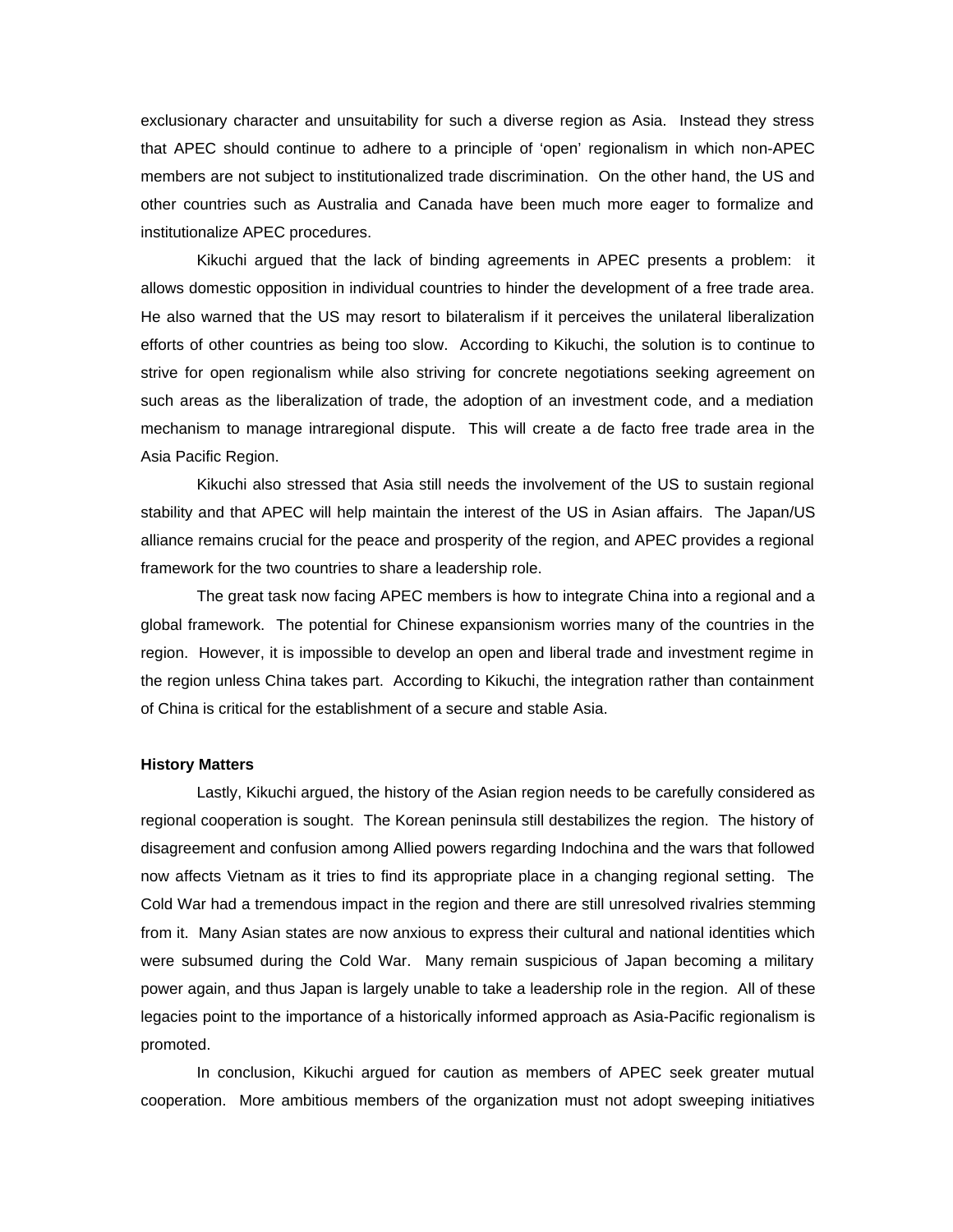that may alienate other partners. However, APEC's existence is pointless if it fails to carry out meaningful objectives; thus, setting appropriate objectives and determining the proper speed at which to achieve them is very important. The diversity of the region and the overall lack of a strong community consciousness makes this task all the more difficult. Patient diplomacy and the will to cooperate is especially required of China, Japan, and the US. APEC members should concentrate on the practical and the achievable and should cultivate a gradual, confidencebuilding approach.

# **Discussion**

Discussant James Rakowski began his discussion by asking several questions. Just what is regionalism anyway? Is it always the same thing? What place does it have in a global economy? Is it a good idea or a bad idea? Reviewing several of the terms and ideas Kikuchi employed in his paper to describe regionalism, including 'outward,' 'open,' 'mega,' 'institutional,' 'noninstitutional,' and 'nondiscriminatory' regionalism, Rakowski commented that regionalism seems to be a "widely varied thing." He also noted how cautiously Kikuchi seemed to approach the idea of regionalism and asked him to explain in more detail why Asian countries seem so ambivalent about regional arrangements like NAFTA.

Väyrynen noted that Kikuchi's characterization of Asia's 'new' regionalism reflects economic competition: regional agreements help to mobilize all available factors of production. He asked whether regionalism is a stepping stone to new global multilateralism or whether it is the beginning of a new fierce competition among trading blocks.

Reynolds called into question the argument that regionalism victimizes smaller countries. According to Reynolds, this argument misunderstands the goals if not the reality of the new regionalism: the object of working with regional partners is to try to mitigate the backwardness of the Less Developed Countries (LDCs).

There were several comments regarding regionalism and multilateralism. Plummer observed that Asia's 'open' regionalism is beneficial for world trade if it also pushes multilateralism. Kim argued that the term 'open' regionalism is misleading: the essential element of regionalism is discriminatory, especially in the short term. He also argued that multilateral liberalization may harm certain countries, citing the case of countries in Sub-Saharan Africa. Watanabe stressed the importance of global multilateralism for weaker countries: a multilateral system allows those countries to exercise substantial voice in negotiations.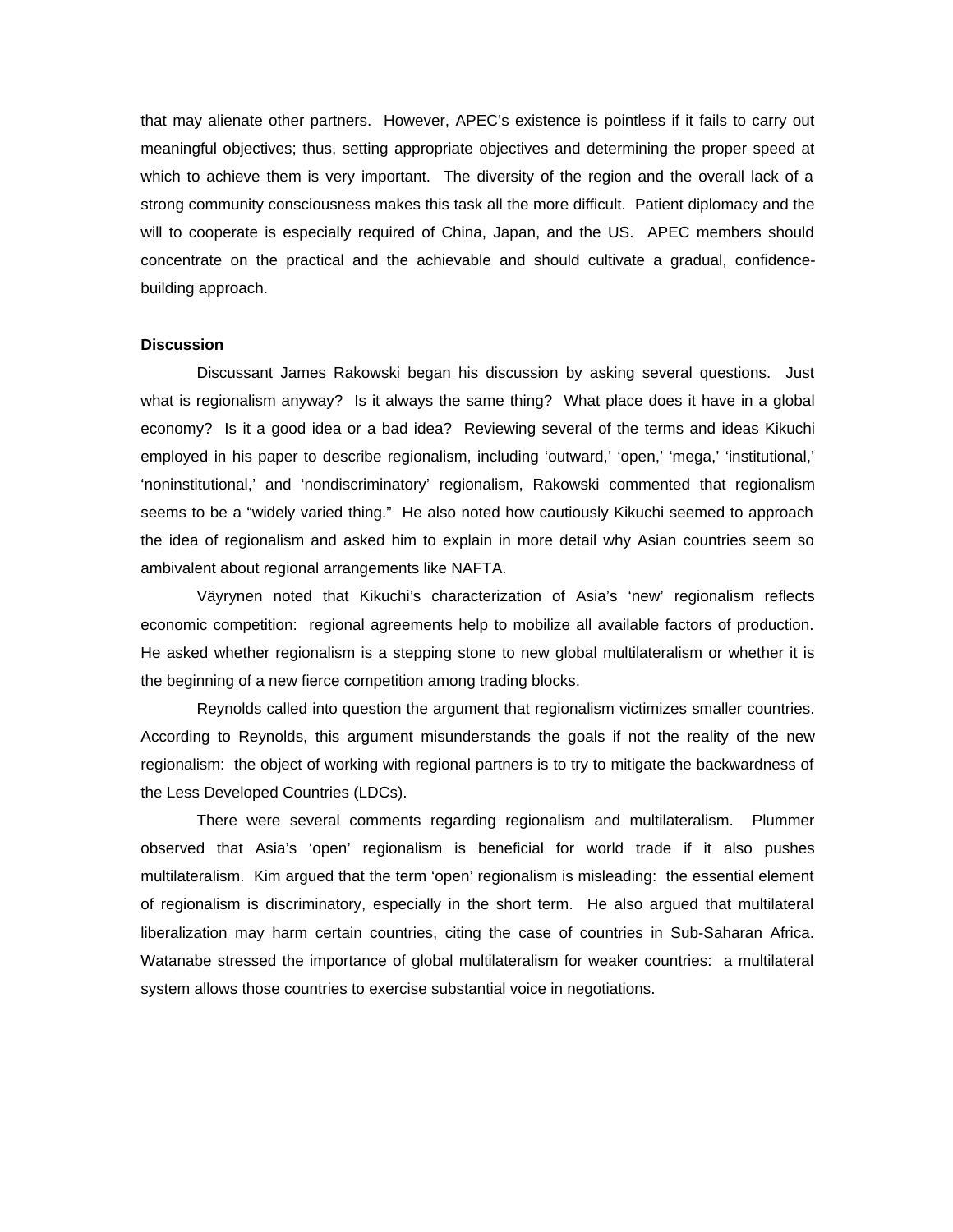# **III. REGIONAL DEVELOPMENT AND INTEGRATION FROM ASIAN PERSPECTIVES**

#### **III.1. An ASEAN Perspective on APEC**

"An ASEAN Perspective on APEC" by Yoji Akashi gave a detailed history of APEC. Akashi related the historical events in terms of the different fears and goals of the participating countries, explaining *why* the various players acted as they did and thus providing a basis for predicting what will happen in the future.

The Asia-Pacific Economic Cooperation (then consisting of just the twelve founding countries) met for the first time in November 1989 in Canberra. What was remarkable about this meeting was who was at it: APEC consisted not only of the six ASEAN countries of Thailand, Malaysia, Indonesia, Brunei, the Philippines, and Singapore but also of Japan, New Zealand, Australia, South Korea and, from across the ocean, Canada and the United States. As Akashi stated, "the participant nations welcomed the meeting, though every nation had its own ulterior motive..." With reference to supporting documentation he went on to analyze these ulterior motives.

For example, Japan has avoided pursuing a leadership role in APEC because—consistent with the Asian concern for what others think of them—the Japanese "were afraid other Asian nations would suspect that Japan and the United States were attempting to dominate the region with their military and economic power." In contrast—in what is perhaps consistent with Western thinking—US Americans seem only reluctantly concerned with how their actions are perceived by their fellow APEC members: this was especially evident at the 1993 APEC meeting in Seattle where, as Akashi documented, the United States was pushing its own desire for a formal trade agreement and the institutionalization of APEC in a way that the Asian members found much too heavy-handed.

Why do the Asian countries prefer agreements on trade matters to be nonbinding and informal? Why do they resist APEC becoming a more formal organization with greater power? Part of it is because, as Akashi stated, APEC's Asian members were wary of moves to institutionalize APEC:

The United States, after all, had a pool of trained lawyers who could codify laws and regulations to its own advantage, and Asian countries were particularly alert against any codification that might infringe upon their sovereignty. They preferred APEC to be a loosely organized, informal and merely consultative body.

Or, as Akashi stated with respect to the East Asian Economic Caucus (EAEC):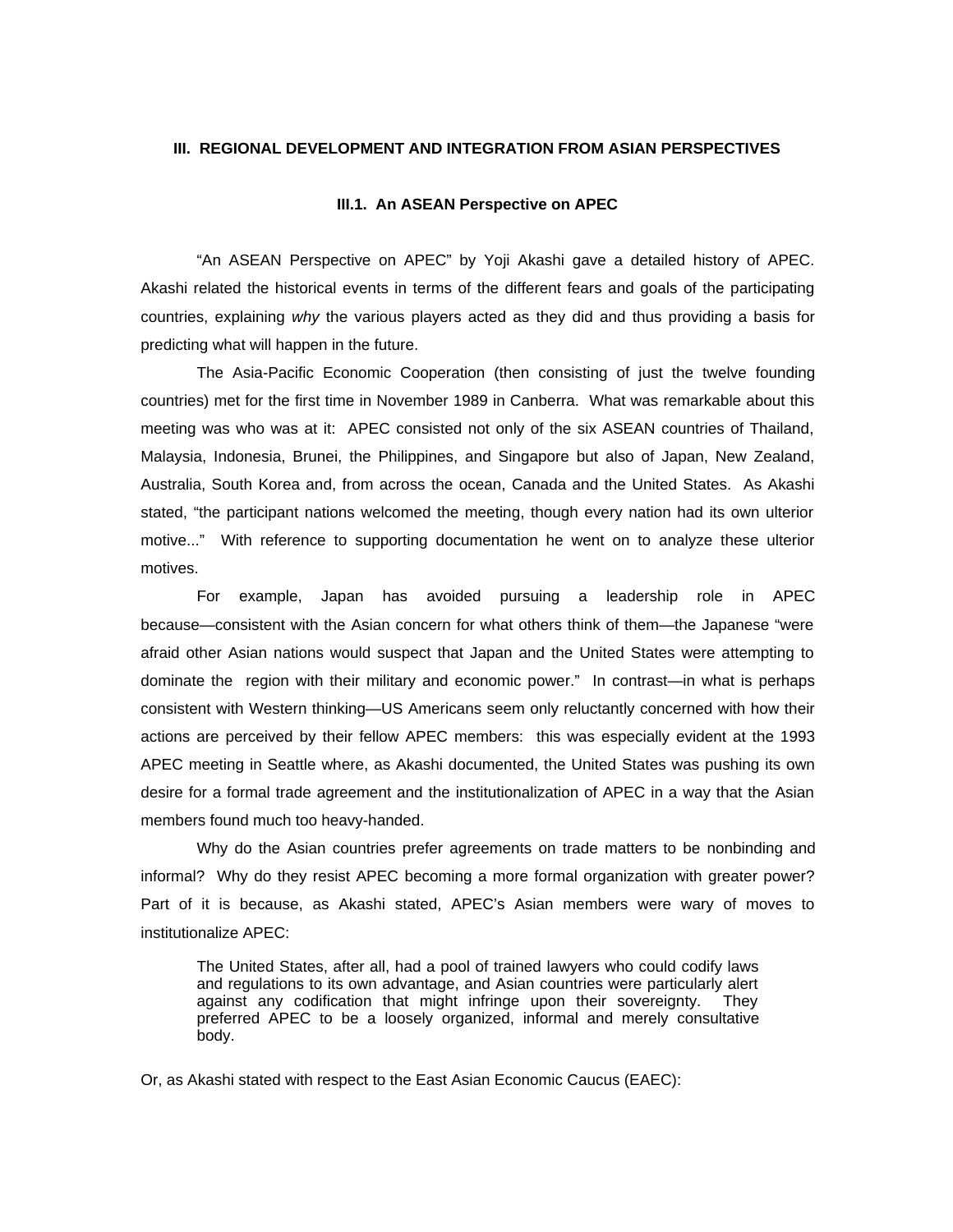EAEC is as much a group of East Asian nations to discuss issues informally...and arrive at conclusions by consensus. This is what is meant by caucus. *This is an Asian way* [of doing things]. America and Australia, Mahathir [President of Malaysia] insists, do not have such a culture; they solve problems through a rigid legal approach and tend to impose their opinions on others [as opposed to seeking a decision by consensus].

Unless one realizes the above, the resistance of the Asian countries to sitting down and writing a formal agreement that is legally binding becomes difficult to understand. In the Western press, such resistance is interpreted as due to stubbornness or selfishness or backwardness, but when one reads Akashi's paper (and Kikuchi's as well), one sees that this is a misinterpretation: they simply have a completely different way of looking at things. With regard to this, an enlightening exercise is to read Brian Job's "APEC: Beyond Economics" (which, like Akashi's paper, will also be published in its entirety as a Kellogg Institute Working Paper) to see how a Westerner interprets the very same events: the differences in interpretation and evaluation are striking.

Akashi's paper provided not only a history but also a 'guide' to the conflicting interests that are currently at work within APEC and what we should and should not expect regarding the breadth, specificity, and enforcement mechanisms of any regionwide agreements in the Pacific Rim. For example, given our new understanding of how the Asian members of APEC look at things, it should not be surprising that when APEC members finally resolved to move towards free trade (in 1994 at Bogor, Indonesia), the agreement they reached was nonbinding on its members.

Akashi listed the so-called Golden Rules adopted by the organizers of the Canberra meeting at which APEC was founded: APEC decisions are to be made by consensus; the role of APEC is to be consultation *not* negotiation; APEC should not establish a permanent secretariat; APEC should not be invested with authority, or as little authority as possible. On looking at these rules, one can see that they would be anathema to the European/American way of doing things. What is the use of forming a body if it has no power? If decisions have to be by consensus, how can anything ever get done? Proceeding by consensus without formal mechanisms of enforcement is not congenial to the European mind but, from reading Akashi's paper (also Kikuchi's), it is clear that, to the Asian way of looking at things, these rules make perfect sense. Why join an organization if you can have decisions *imposed* on you? Why spend decades fighting for your independence from colonial powers and then turn around and sacrifice part of your sovereignty unless decisions are made by consensus?

Given how consistent these rules are with the Asian way of looking at things, it should not be surprising that—except for the founding of a permanent secretariat—APEC has stayed true to them. For example, at the Bogor conference, the APEC members unanimously agreed to move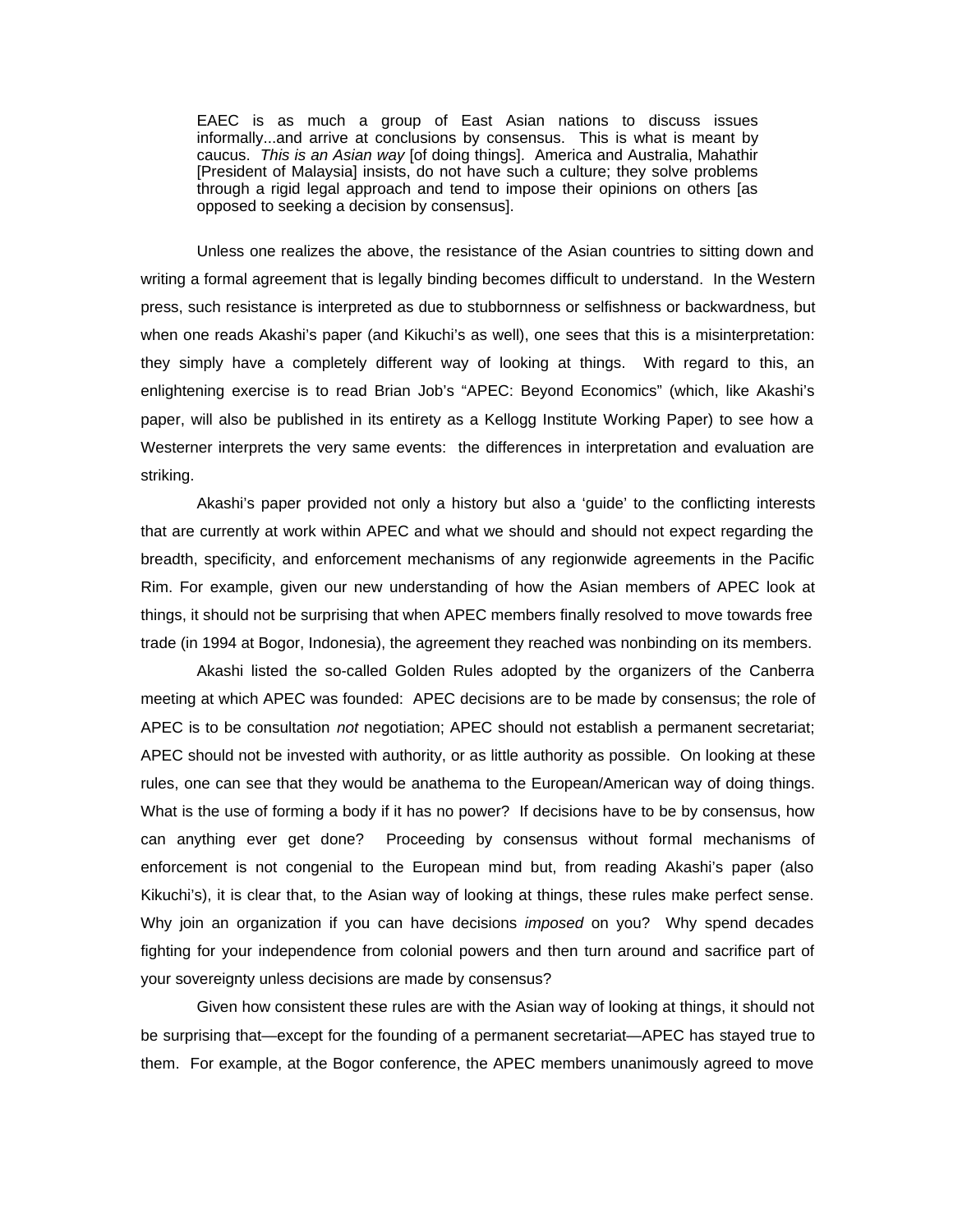towards free trade—even setting target dates—but neither the movement towards free trade nor the target dates are binding on any of the members.

# **Discussion (Akashi)**

Kim wondered why Malaysia had targeted the US, rather than Japan, as the enemy. He pointed out that the small Asian countries, such as Korea, the Philippines, and Thailand, were more afraid of the potential economic dominance of Japan and inclined to see the US as a counterforce to Japanese influence.

ASEAN, Kim emphasized, is composed of six countries, heterogeneous in size, level of development, endowment, and even trade strategies. Increasingly they are moving from laborintensive to capital-intensive industrialization, which means more dependence on Japan, South Korea, and the US for help with capital and technology. Under these circumstances it makes no sense economically to narrow integration to a smaller area; he does not see the ASEAN countries forming an EAEC (East Asian Economic Caucus) type of bloc. Whereas Akashi concentrated on the Malaysian point of view, Kim would hazard that Singapore, for example, is more interested in a global Pacific framework, and Indonesia and Thailand would prefer to work in a larger group than ASEAN, at least including Japan and the Asian NICs and possibly Australia and the US. Politically other ASEAN members might sympathize with Mahathir, but in practice they will lean towards the economically more important countries in the region, such as South Korea and Taiwan.

Akashi replied that Mahathir's objections were not so much directed at the US in particular as at the West in general. Mahathir was characterized as an intense nationalist who still harbors bitterness about the British colonial past and is fearful of what he sees as the tendency of the US to impose its will on other countries.

Kikuchi reminded participants to distinguish between rhetoric and actual policy implementation where Mahathir is concerned. Mahathir may strongly criticize the US's Westernoriented actions but at the same time he has, albeit cautiously, approached closer economic relations with the US. For example, the last time he attended the UN general meetings, he met with leaders of General Motors to invite them to invest in Malaysia. Job agreed that much of Mahathir's rhetoric was probably designed for domestic purposes within Malaysia.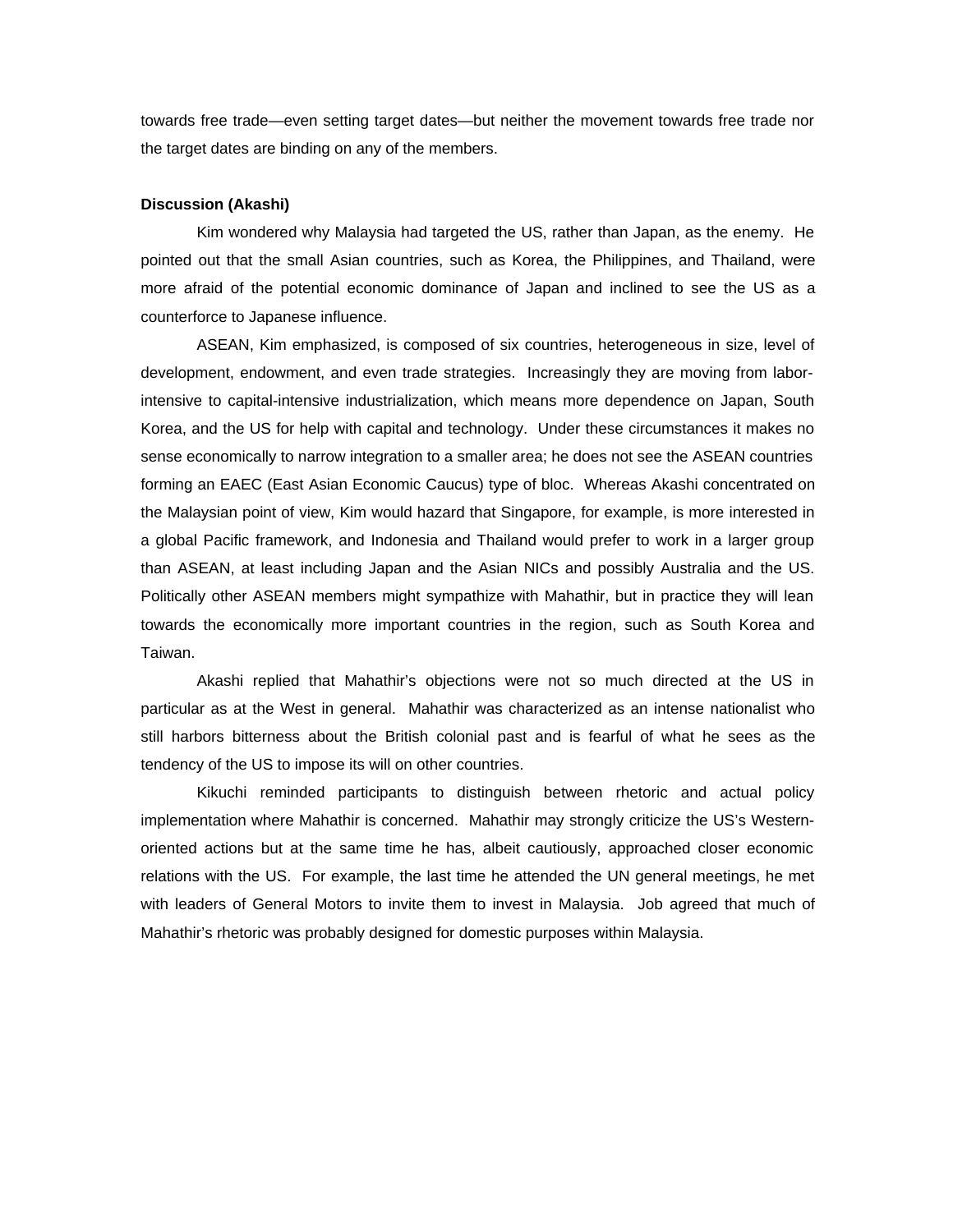# **III.2. APEC and the Japanese Economy**

Satoshi Hanai detailed two distinct phases that the Japanese economy went through in the last decade: the emergence of the 'bubble economy' from 1986 to 1991 and the serious recession that followed the bursting of that bubble in the first half of the 1990s. Next, he evaluated Japan's role in APEC. In his conclusion Hanai raised a question: How will Japan's current economic troubles affect APEC and the other East Asian nations as they continue to seek high growth? Hanai suggested that the past adaptability of Japan and other East Asian countries will allow the region to continue to prosper despite any short-term hardships brought on by Japan's current recession.

# **The Bubble Economy**

Japan's 'bubble years' were characterized by 1) a rapid expansion of the economy, 2) relatively stable prices for goods and services, and 3) an extremely steep rise in land and stock prices. What differentiates the bubble years from past phases in Japanese economic expansion was the astonishing rise in asset (land and stock) prices. In his paper Hanai detailed the longterm trends in different price indexes to reveal the degree to which asset prices separated from the prices of commodity prices during this period.

From 1986 to the end of 1989 the Nikkei stock market index went from 13,000 points to 39,000 points. Similarly, the prices of land in Japan's six largest cities tripled. The rate of increase of asset prices far exceeded the rate of increase of Japan's commodity prices and of GDP during the period. These price increases are a classic example of 'bubble' inflation.

Why did the explosion of asset prices happen? Hanai points to the appreciation of the yen after the 1985 Plaza Accord and the actions of the government to cushion the economy from this shock. The doubling of the yen within two years after 1985 caused businesses to radically cut production costs and to shift resources into higher value added products. Exporting industries did much better than expected. At the same time the government adopted a series of expansionary measures, lowering the discount rate five times from 1985 to the beginning of 1987. The money supply increased significantly at a time when Japanese industry was still performing well and when commodity prices were relatively stable.

Using an aggregate demand and supply framework, Hanai argued that expansionary monetary policy combined with an exporting sector that was not significantly hurt by the appreciation of the yen caused aggregate demand to increase. At the same time imports became cheaper, which meant lower production costs; thus, aggregate supply also increased. Combining equal increases in aggregate demand and supply curves (a rightward shift in these curves) reveals that the aggregate price level of ordinary goods and services remained unchanged while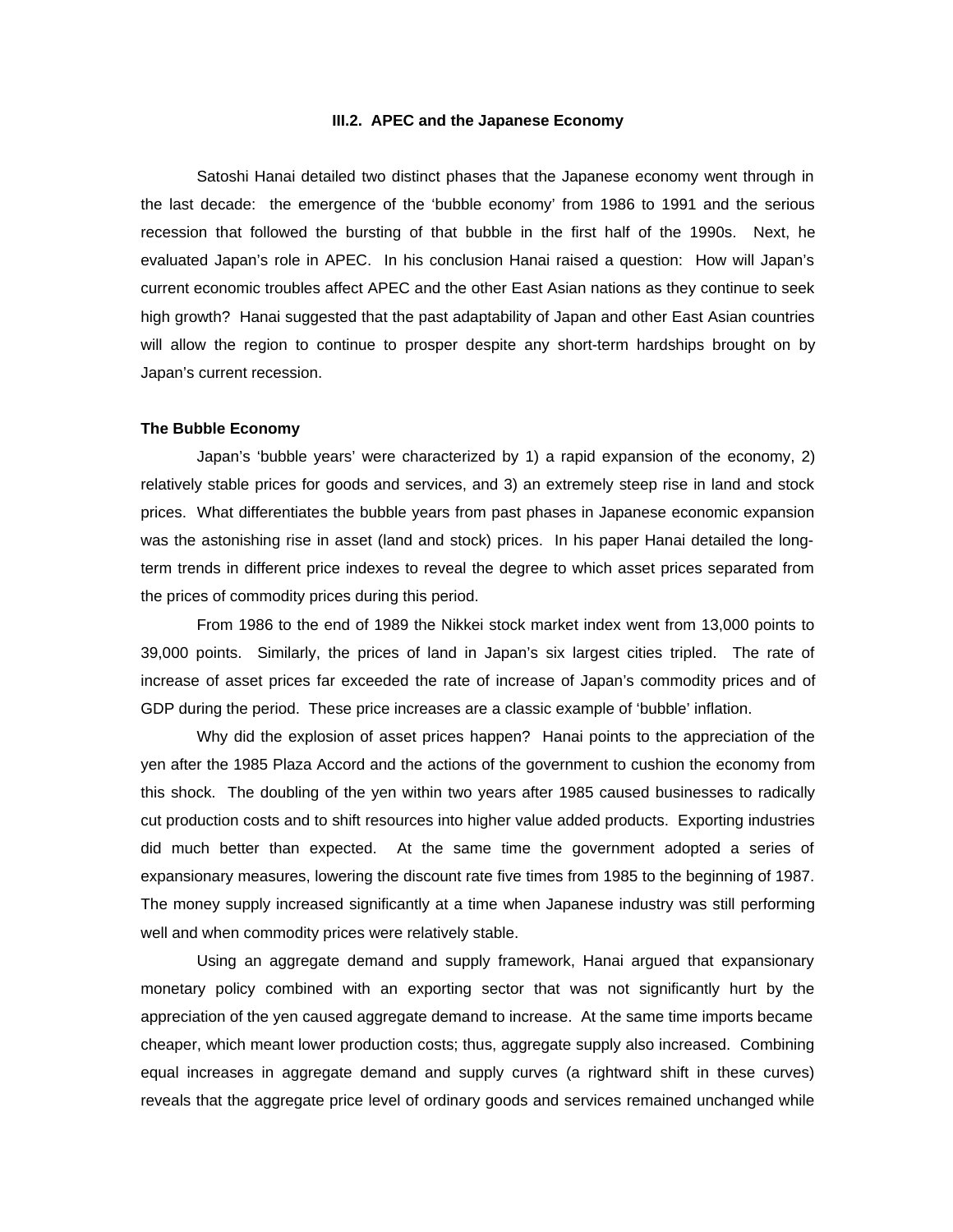the aggregate output level expanded. Instead of going into commodity markets, the extra money that was injected into the economy ended up going into asset markets. This excessive money in asset markets created significant bubbles in stock and land prices.

# **The Bursting of the Bubble and the Recession**

The 'popping' of these bubbles was dramatic. The Nikkei index went from close to 40,000 yen in 1989 to as low as 14,000 yen by mid-1992. Soon thereafter land prices began falling. By 1991 the whole Japanese economy began to decelerate. The growth rate of real GDP fell, consumer spending fell, capital investment became increasingly sluggish, the growth rate of consumer prices fell, and wholesale prices continued to drop. Unemployment began to increase.

Hanai again used an aggregate demand and supply framework to show that decreased consumer spending and capital investment caused aggregate demand to decrease, while the continuing appreciation of the yen has resulted in an increase in aggregate supply. The combination of these two shifts in the curves reveals that output has remained the same (or is slightly negative) while prices are declining.

# **Japan's Role in APEC**

Hanai argued that in the past Japan has been particularly well positioned to help other East Asian countries. Japan can 1) help improve insufficient industry infrastructure, 2) help increase efficiency in the use of energy, and 3) help to educate and train human resources in the region. However, the recent recession in Japan raises a question. Will Japan's economic woes adversely affect neighboring East Asian countries, or will East Asian dynamism spur Japan's economy to a 'more mature growth stage'? Although Hanai did not attempt to answer this question in any detail, his basic tone is optimistic. Hanai concluded that by expanding free trade relationships and further securing economic ties to its East Asian neighbors (and other members of APEC such as the US, Canada, and Australia), Japan will be helped by the dynamism of the Asia Pacific region. This will in turn allow Japan to continue to contribute substantial resources to the region.

# **III.3. Human Resource Development in Asia**

In "Human Resource Development in Japan and Asia" Shozo Inouye first documented the importance of human resources in economic growth and development in Asia. He then described forms of technical cooperation between Japan and its Asian neighbors that are particularly useful for developing human resources and mentioned some of the difficulties that are encountered in implementing these technical cooperation programs.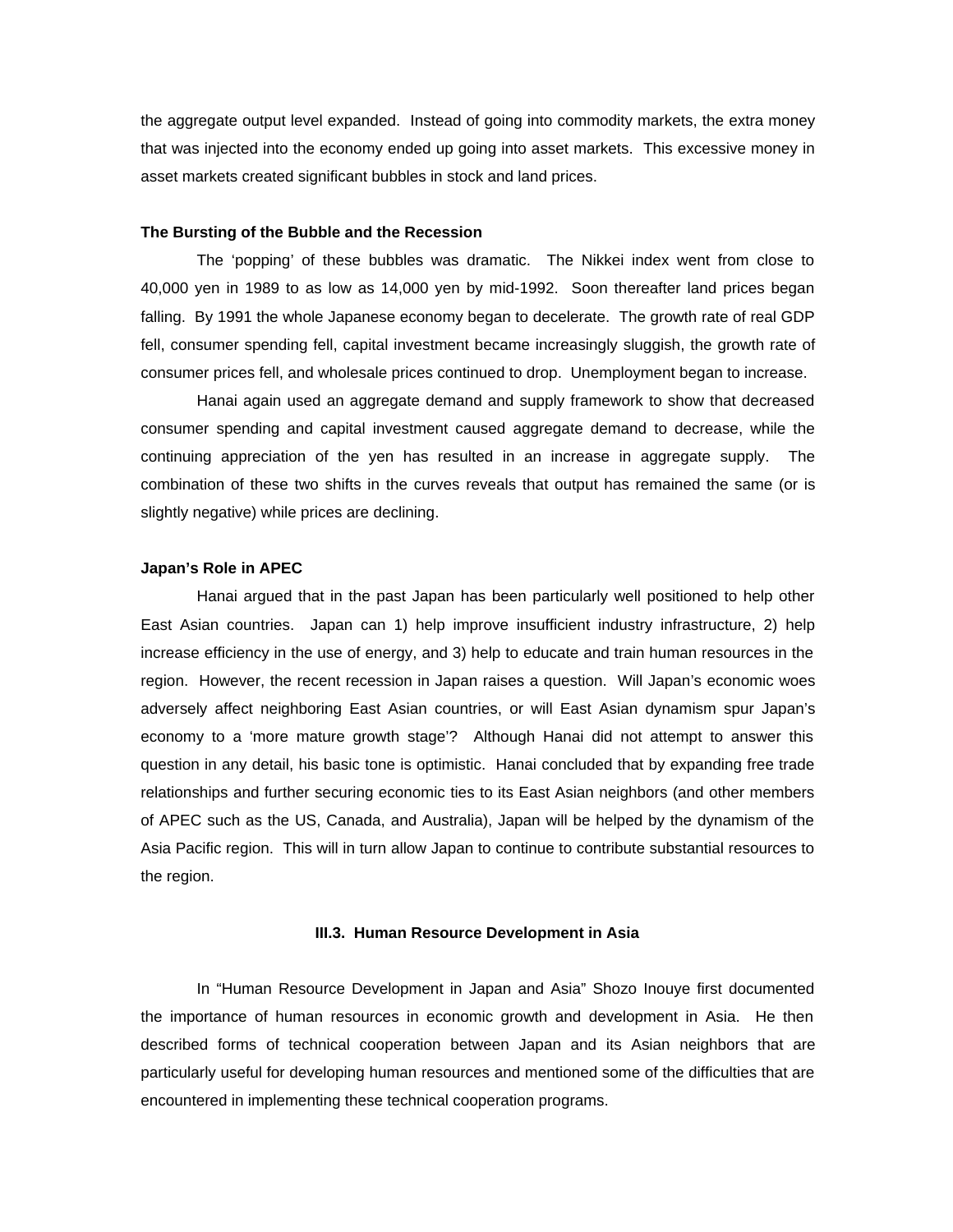# **The Importance of Human Resources**

Growth accounting provides evidence that one-third to one-half of output growth in Asian countries is attributable to labor inputs and total factor productivity. This highlights the importance of developing the quality of management and labor as Asia continues to develop. Many countries in Asia have a wide pool of labor available for work, but finding skilled workers can be a problem. Job matching is not always easy, and different countries deal with this in different ways.

Human resource development can help alleviate job mismatching problems and make the labor force more productive. New entrants to labor markets may need training and education that facilitate their transition from formal schooling to their first job. Workers already on the job may need skills development training to further increase their adaptability to rapidly changing jobs in a rapidly growing region. As a country that has quickly developed and is known for the quality of its human resources, Japan is well positioned to cooperate with other Asian countries in human resource development.

#### **Japan's Contribution to Human Resource Development**

There are numerous ways in which Japan contributes to human resource development. Inouye discussed several recent trends. The number of vocational trainees accepted from developing countries has steadily increased since the early 1980s, rising from a little under 10,000 individuals in 1981 to well over 20,000 in 1992. Foreign students studying in Japanese universities have increased significantly, especially since 1989 (rising from around 8,000 students to close to 30,000).

Japan also sends experts, study teams, and youth corps members abroad. In 1992 over 15,000 individuals were dispatched to developing countries to assist in development projects and to do feasibility studies. Additionally, close to 2,000 youth corp members were sent to assist developing countries; of those, 549 were sent to Asian countries.

To improve workers' skills in specific sectors such as the machine, metal, automotive, and electronics industries, Japan has built training institutions in many ASEAN countries. Inouye pointed out that these training institutions were first established in the 1970s to improve the basic skills needed for employment; more recently, skill development for job holders and for local instructors has been emphasized.

Inouye also stressed that management development training is critical for improving productivity at the firm level. NGOs are important in management development, and the Japanese government provides financial resources for many of these NGOs. Representative organizations are the Japan Productivity Center, the Japan Federation of Employers Association, the ILO association, and the Asian Productivity Organization. To encourage managerial and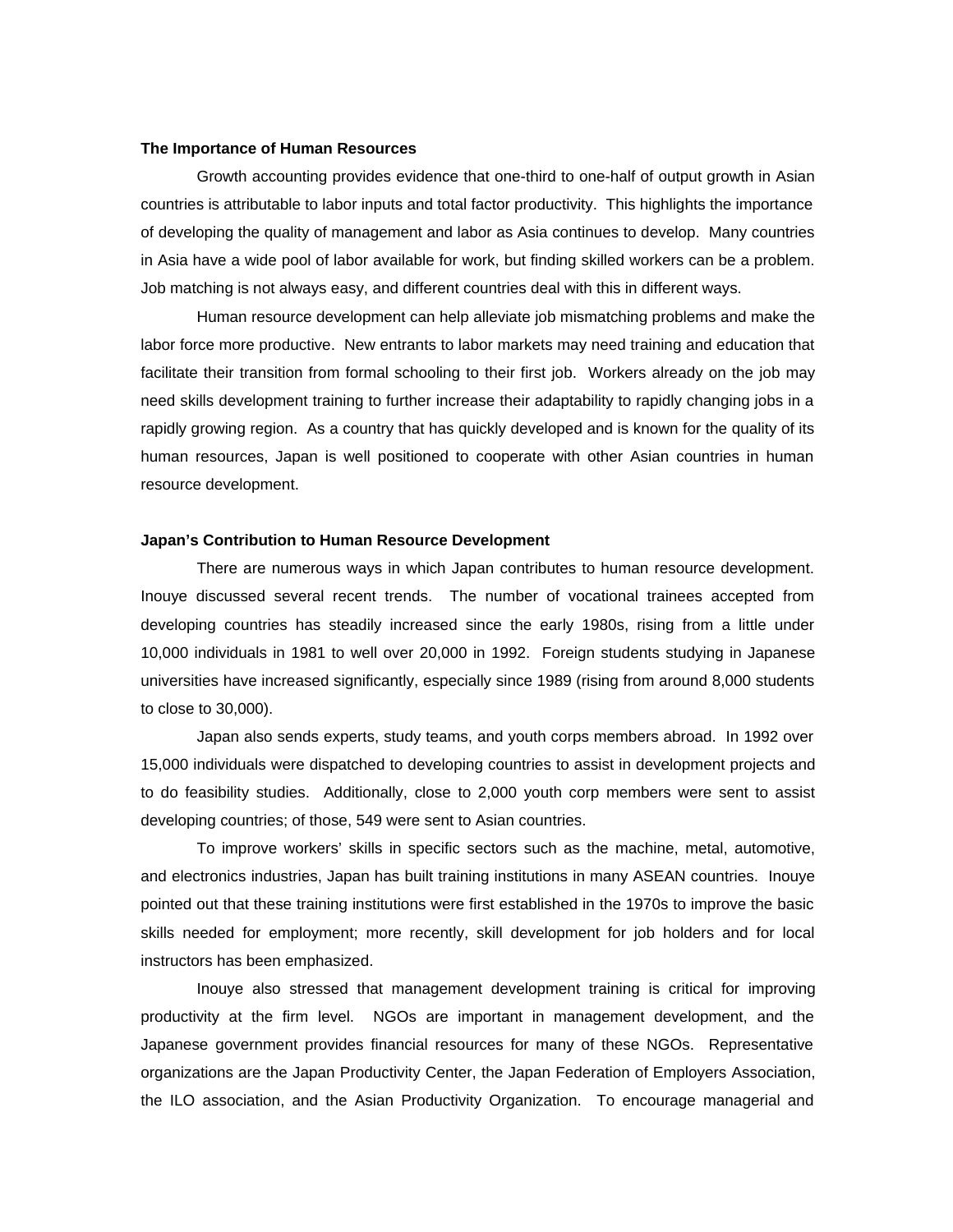labor awareness of the importance of increasing productivity these organizations put on workshops and training courses and publish manuals and research findings. To be effective, however, these organizations also have to be willing to adapt to the local needs within individual countries.

Finally, Inouye noted that developing human resources is not easy. Many technical cooperation programs fail: some do not find enough trainees, others may not provide workers with the right skills. To increase the effectiveness of cooperation with other countries in the human resources arena Japan needs to strengthen country specialists and build on the personal networks that inevitably develop with training and education programs. Inouye concluded by stating that Japan's commitment to improving human resources will continue and that these efforts will have positive implications for the Asian region.

# **Discussion (Hanai and Inouye)**

Yusaku Furuhashi first extended Hanai's empirical analysis of Japan's recession by asking what Japan should do at this stage. Although policymakers have tried all of the textbook methods of stimulating the economy, it has remained stagnant. Tax cuts, government spending, and a record low interest rate have accomplished little. According to Furuhashi, economic deregulation and liberalization and corporate restructuring would help the economy, but politics mitigate against this. Furthermore, he argued, the worst may finally be over for Japanese companies, and because of this they may avoid or delay fundamental restructuring. This may lead to lower growth rates than would be possible with deregulation and restructuring.

Furuhashi also argued that Japan's ties to Western nations will continue to shape Eastern Asian affairs. Japan may face trade deficits with Asia in the long run, and this and other factors may reinforce Japan's ties to the West. As Furuhashi put it, "Japan may be tilting towards Asia, but its center of gravity is remaining put." Japan's stake in Asia is likely to make it an effective ally of the US and European countries as all three seek to contain future economic conflict. He concluded by noting that although the Asian region has not turned inward, it is possible, especially if NAFTA or the EU begins to take on an exclusionary character. US policy and US/Japan policy cooperation should work to preserve the open character of the region.

Juan Rivera first noted the complexity of the human resource development field. The government, multinational corporations, domestic companies, and international agencies all have a role to play in development of human resources. There is also the issues of how to train workers and who will pay for training. Rivera specifically mentioned several problems with training workers. How do you effectively develop human resources when technology is changing so quickly? Downsizing in developed countries and uneven development in big countries like China exacerbate the problem. Rivera also noted that Inouye's numbers on Japan's role in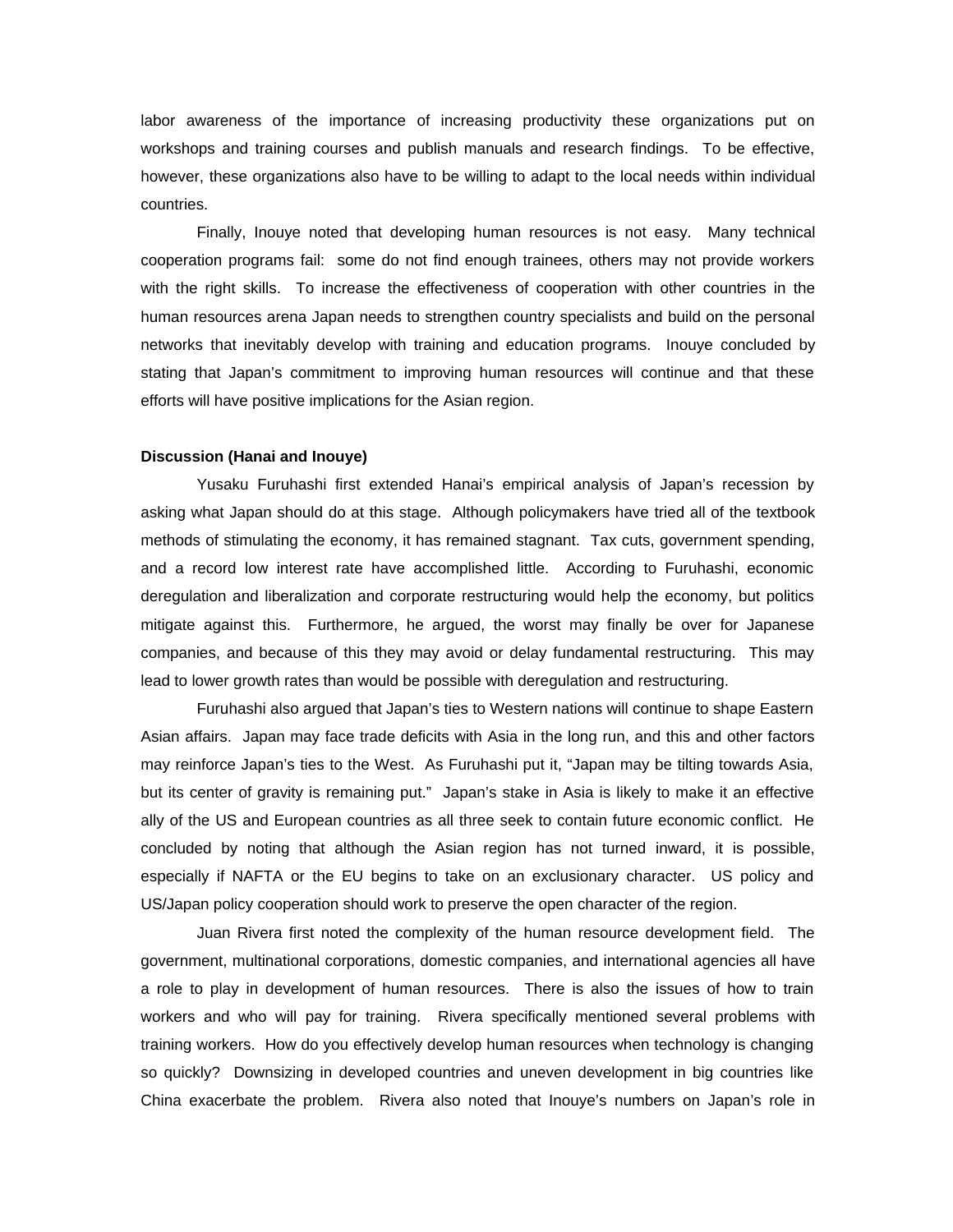human resource development indicate that Japan may have much more to do in the area. He criticized the fact that much of the human resource aid has strings attached and called for aid that focuses on workers who are not employed by Japanese companies.

Reynolds addressed Hanai's and Inouye's papers by asking: If Japan does not have any money, where is the money for East Asian development and human resource training programs going to come from? Hanai replied that in the short run there may be a slight decrease in assistance, but in the long run Japan still has the resources to provide substantial oversees development assistance.

Plummer noted that Hanai's presentation of Japan's economy reveals the price deflation that is going on in Japan, a situation that could result in financial crisis. Thus APEC needs to share and discuss basic information in order to collectively prevent problems like price deflation in the future.

# **IV. COOPERATION AND INTEGRATION FROM US AND LATIN AMERICAN PERSPECTIVES**

# **IV.1. Open Regionalism: Lessons from Latin America for East Asia**

Clark Reynolds first defined 'open regionalism' and then went on to demonstrate why it is that this type of regionalism—which APEC embodies—should result in pure trade creation as opposed to trade diversion. He showed that the presence of net trade creation does not imply that real wages will rise: If the economies involved are sufficiently asymmetric it is highly likely that real wages will fall and, where this is a possibility, he advocated an active government fiscal policy combined with skills enhancement and job training. Finally, he argued that all the countries in the region will benefit if open regionalism not only involves the lowering of tariffs and other barriers but also active economic cooperation among the countries involved.

# **What is Open Regionalism?**

What is the difference between 'open' and 'closed' regionalism? Closed regional integration involves "the geographic extension of protection, market reserves, and other barriers of exchange from the national to the regional level, whereas "open regionalism is understood as a strategy of international economic opening which stresses regional cooperation with an emphasis on the reduction of intraregional transactions costs, broadly defined."

# **Why Open Regionalism Should Result in Trade Creation and Not Trade Diversion**

Why can regional integration result in trade diversion under traditional economic analysis? When regional barriers are dropped—while maintaining barriers against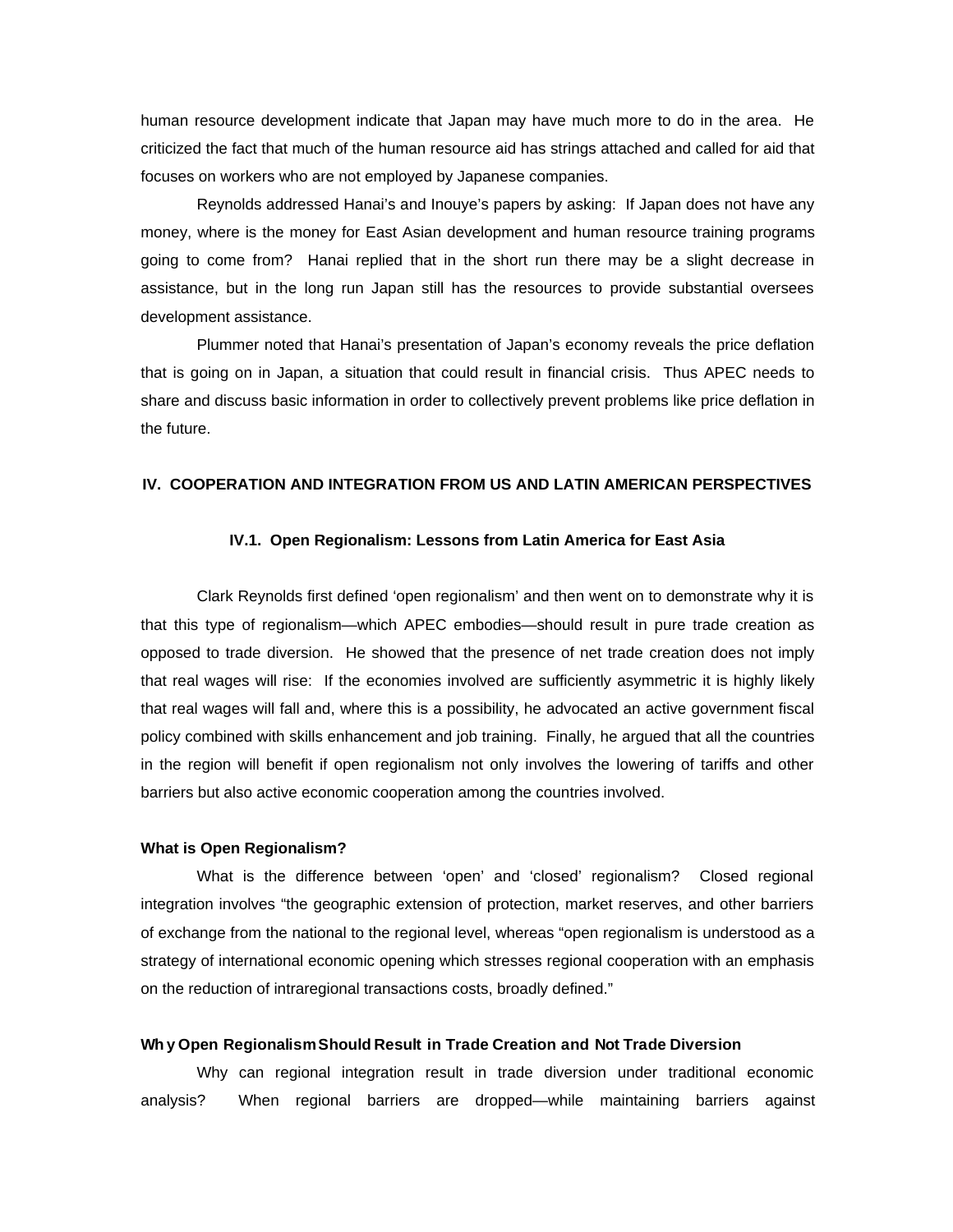nonmembers—it will likely be the case that items that were formerly purchased from the lower cost extraregional suppliers will now be purchased from regional suppliers: not because the regional supplier is truly lower cost in terms of the value of the resources consumed to produce that commodity, but because the price the consumers of the region face is equal to the world price plus a tariff.

Reynolds' analysis was more optimistic in that he took account of several factors that the preceding, traditional analysis, ignores: the effects of regional integration on transactions costs, the effect of market widening on production costs and the impact, if present, of increasing returns to scale. Reynolds included transactions costs in his analysis because of the empirical fact that the effective costs of tariffs and other barriers are not just the tariffs themselves but also the added administration, paper work, communications and transport costs resulting either from complying with the tariff and nontariff barriers or dealing with all their associated red tape: "Our work on the Andean region indicates that they amount to ten or more percentage points in total value added." Since integration would lead to the reduction or elimination of these, regional costs would be lowered by *more* than the amount predicted by standard analysis.

Another of Reynolds' critical departures from traditional analysis was his incorporation of increasing returns to scale. If, as there is every reason to believe, there are economies of scale at the industry and national level, then the market widening accompanying the decline in trade barriers will allow these economies to be exploited. Result: Average costs of production could easily fall enough to cause regional production of many goods to become internationally competitive.

Thus, by taking account of the reduction in transactions costs and assuming that increasing returns are present—a not unrealistic assumption in the long run—one should expect that trade diversion is much less and trade creation much more than is predicted by traditional analysis.

# **Wh y the Integratio n of Asymmetric Econo mies Could Result in a Fall in Real Wages**

Although Reynolds' analysis was optimistic with respect to the results of liberalization on efficiency and GNP, he pointed out that there is no guarantee that real wages will benefit from all of this. Although liberalization will shift the marginal revenue product (MRP) of labor (i.e., labor demand) curve to the right, if there is a large increase in the supply of labor due to the elimination of jobs in the more labor-intensive, less efficient agricultural sector (as in Mexico), the net result could be a fall in real wages. Such an outcome is much more devastating to the economy than just a fall in the income of the workers involved: Since market widening (critical in allowing the exploitation of economies of scale) comes about not just from the access to a larger population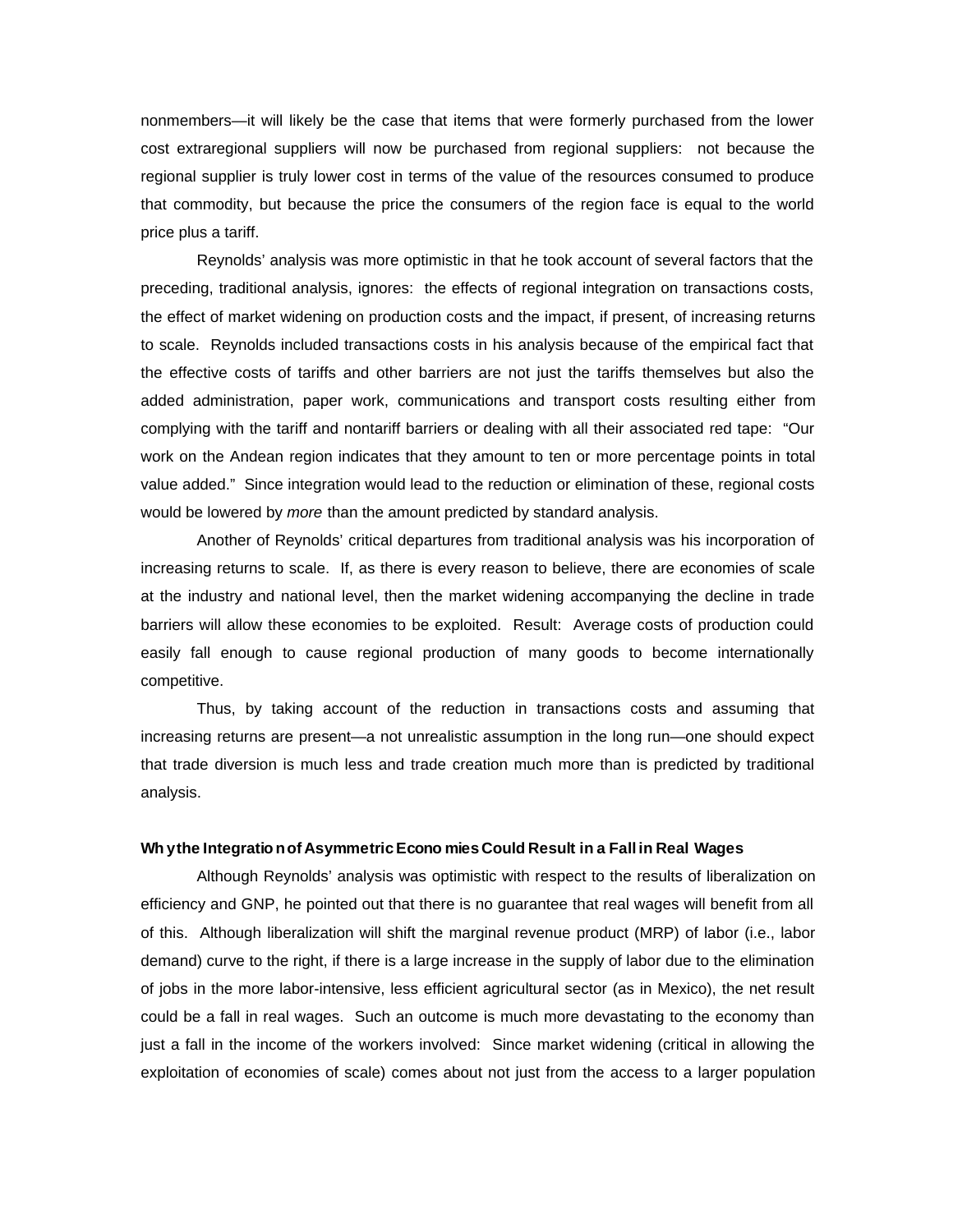but also from their purchasing power, it is vital to prevent this purchasing power from being eroded by a fall in real wages.

# **The Policy Action that Reynolds Recommends**

Given that a fall in real wages is a real possibility, Reynolds advocates an activist government policy to ensure that displaced workers are provided with skills training and, if that is insufficient to prevent a fall in real wages, that job opportunities be created, for example, by building infrastructure via public works projects. Finally, it is important that all the countries involved coordinate their efforts in this area. The reason for this is that, because capital will tend to flow to the countries with the lowest wage rates, those countries that allow a huge surplus of unemployed labor to build up will attract a lot of capital that might otherwise have gone to the other countries of the region. Thus, it is in every country's best interest to assist the smooth development of its regional partners.

Following the above strategy should not only prevent a real wage collapse but also allow the gains from trade to be diffused throughout the population—via increased job opportunities and better wages—so that the market size will increase still further, allowing still greater exploitation of any increasing returns and permitting regional output to become still more competitive.

# **Conclusion**

Professor Reynolds' paper provided a theoretical justification for believing that regional trade agreements can result in pure trade creation rather than trade diversion. In addition, he examined the effects of such integration on real wages and, in cases where a fall in real wages is likely, made a case for both an active domestic policy and regional cooperation to deal with this problem.

# **Discussion**

Jaime Ros commented that he found Reynolds' paper to be very thoughtful and provocative. However, the definition of 'open regionalism,' the term that appears repeatedly in the paper, was not exactly clear to him. At times—and especially at the beginning of the paper—Reynolds seemed to suggest that 'open regionalism' is the new wave of regionalism as opposed to and in contrast to the closed regionalism that was attempted in Latin America through the Central American Common Market, the Andean Pact, and the Latin American Free Trade Agreement (LAFTA). And that was really an extension of import substitution to a larger economic space.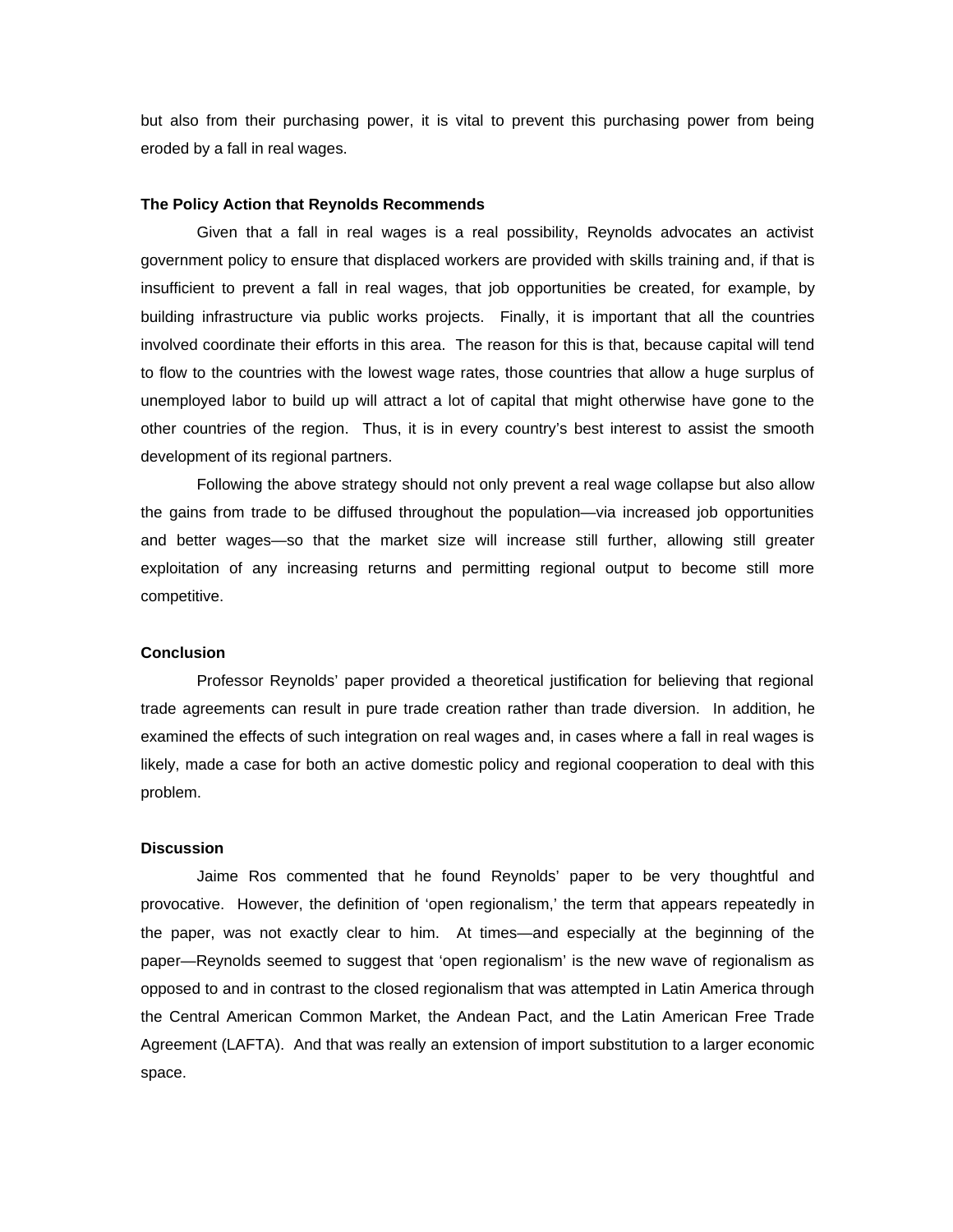But, especially at the end of the paper when the author defined open regionalism as "one that maximizes the benefits of trade creation and distributes these benefits fairly among countries and social groups," Ros opined that Reynolds was using "a more romantic definition of 'open regionalism'—'as it should be.' Ros raised the question, in what ways is regionalism as currently practiced really 'open regionalism,' i.e., regionalism 'as it should be'?

There is, he continued, an interesting discussion of how the traditional analysis of trade creation and trade diversion is modified when we bring in nontariff transaction costs and increasing returns to scale. In summary, if regional integration brings about a fall in the regional price net of transactions costs, which may, as a result, fall below the world price, then trade creation would indeed be larger and trade diversion smaller than what traditional analysis would lead us to expect.

Similarly, if economies of scale, as a result of market expansion, lead to a fall in regional costs, which may, as a result, become lower than extraregional costs, then, again, trade creation is enhanced and trade diversion is reduced. Incidentally, in this case the region will have created a comparative advantage in some increasing returns industries. Ros agreed with all this but asked: Does it follow from this that the case for preferential regional trade agreements is stronger because of the presence of transactions costs and economies of scale? He suggested that the same argument would apply to multilateral as opposed to regional integration.

Ros argued that, if there are transactions costs and they fall as a result of multilateral trade liberalization, then world prices net of transactions costs will also fall, and if there are increasing returns activities, then world costs should also fall as a result of the market expansion following a multilateral trade liberalization. If transaction costs and increasing returns to scale enhance the benefits of regional integration, then they should also enhance the benefits of multilateral integration. If this is not so, then the case for regional integration is based on infant industry grounds because the region has a long-term comparative advantage in some increasing returns industries that would not be realized in the event of a premature multilateral integration. Ros noted that this sounds close to the closed regionalism of the old Latin American variety.

His second set of comments referred to the issue of the distribution of the gains from regional north-south integration. He shared Reynolds' concern about the danger that the benefits from integration between developed and developing countries may be heavily biased against labor as a whole. He derived the following example from the paper by way of illustration: Suppose that capital—as a result of regional integration between two asymmetric economies—flows from the developed country, which has an inelastic supply of labor, to the developing country, which has a very elastic labor supply. Real wages will then fall in the developed country along a very steep supply function and they will increase in the developing country along a very flat supply function. The result is that although overall employment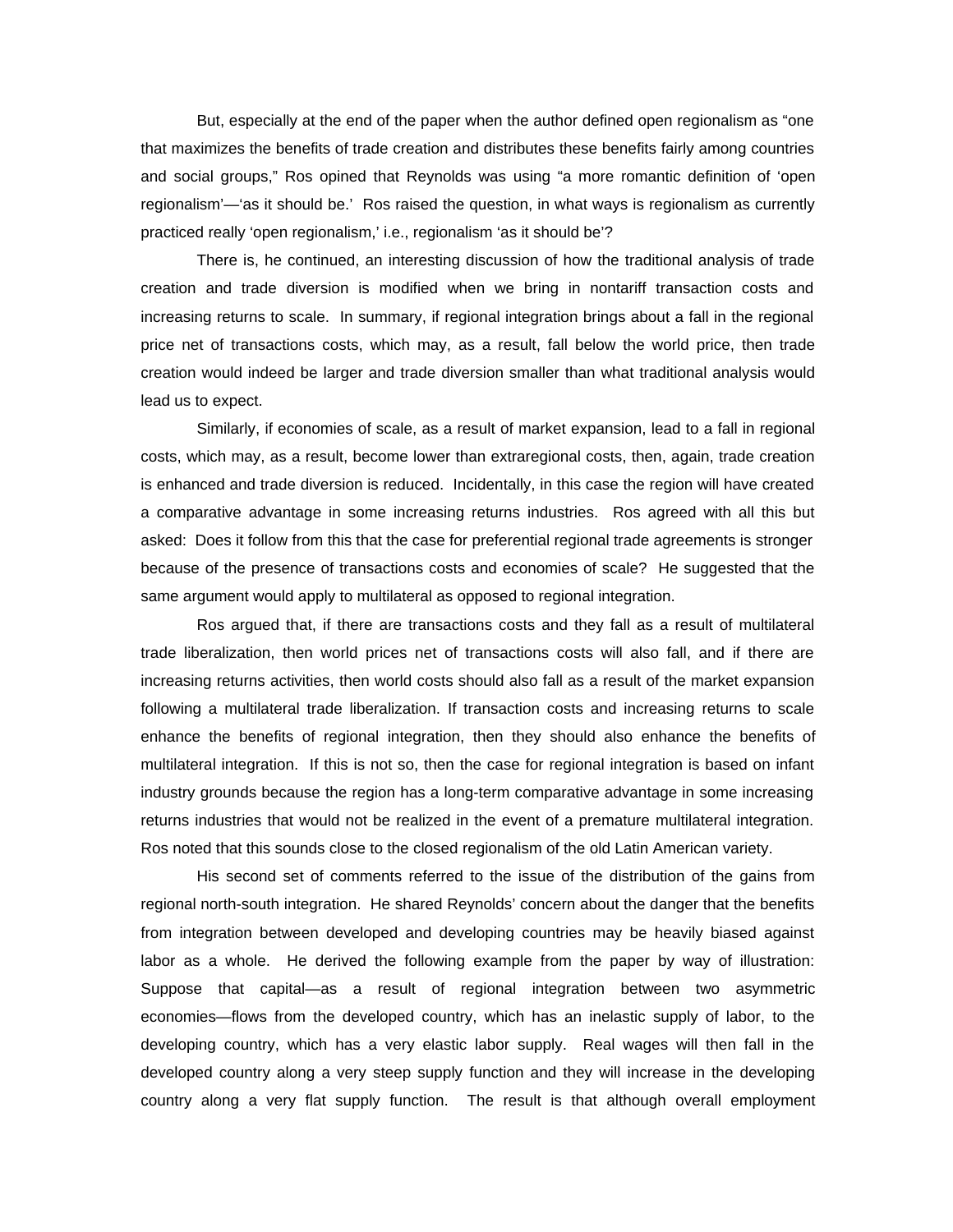increases, the overall level of real wages falls, i.e., there is a downward convergence of real wages.

In the context of NAFTA, Ros maintained that the paper correctly called attention to the fact that the structural adjustment that Mexican agriculture will have to go through may shift the labor supply function of the urban centers in the developing countries. He feared that these problems will be with us for years to come, with or without formal regional integration agreements, and shared Reynolds' viewpoint that these formal regional agreements are in a sense a response—an attempt to regulate—a process that is much older, a process of silent integration that has been going on for a long time. He also shared the perspective of the paper that the only long-term solution for this problem is the progressive tightening of labor markets in developing countries.

The question of whether regional integration will help or not with respect to increases in real wages, he argued, depends to a large extent on the size of its benefits in terms of market expansion and productivity gains: If these benefits are large, formal regional integration is likely to mitigate the trend towards downward convergence of real wages as it accelerates the transition towards tighter labor markets in developing countries; but if the gains are small, then we should perhaps stop worrying so much about the formal regional arrangements and focus our attention towards other mechanisms that would accelerate the pace of development in the developing regions.

On the question of the definition of open regionalism Reynolds replied that we have not really seen full open regionalism, though he thinks that NAFTA is closer to it than other efforts at integration. Among other things, it has domestic content requirements because there is asymmetric external protection: This raises, rather than lowers, transactions costs and tends to divert.

Reynolds pointed to a distinction between the original rhetoric lying behind closed regionalism and the actual practice. The Andean Pact did not in practice set the stage for a gradual move towards liberalization but rather for directly unproductive rent seeking. Small markets with import substituting industries became a little bit larger under the pact but there was still so much protection that the suppliers were able to make directly unproductive rents while having no incentive to open to the rest of the world. "You don't open the rest of the world when life is comfortable, unless somebody hits you on the head or some external threat comes and forces you to get competitive."

Reynolds went on to speculate about what happens when you attempt to integrate very unbalanced economies: How does this affect the partners as they begin to integrate and how are these asymmetries affected by the opening process? What happened that we did not expect as a result of NAFTA? The 1994 peso meltdown reflected something that had already happened to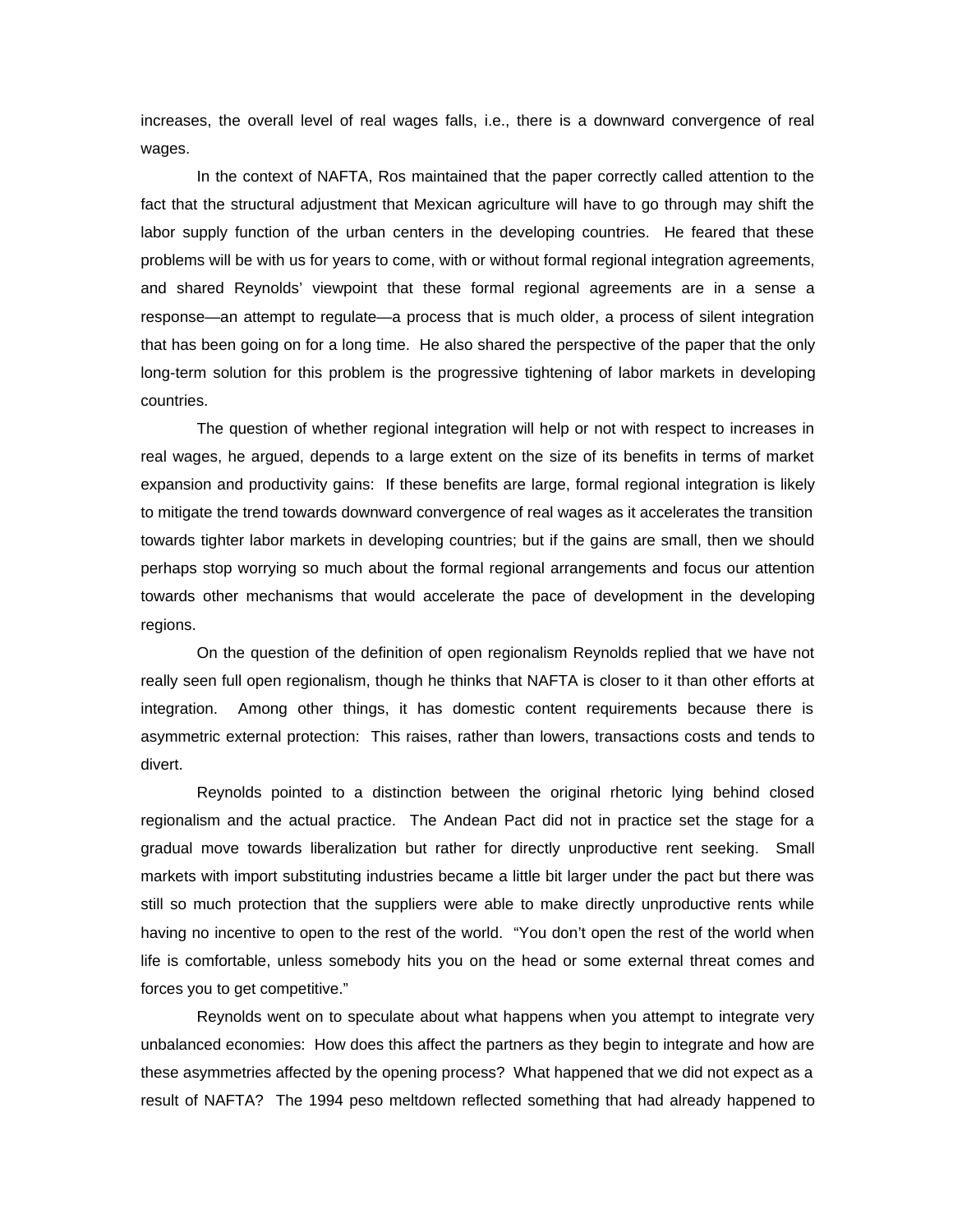some extent in 1982: Namely, that the process of asymmetrical integration of markets tends to begin with the liberalization of the financial system. He was not referring to active government decisions to liberalize the financial system but rather claiming that technology and the development of financial markets around the world are opening the system up whether we like it or not and the financial flows are incredibly rapid as a result.

If there are large asymmetries between economies that are opening up to integration and thus becoming more volatile to capital real investment flows, then it is hardly surprising, said Reynolds, that the management of this interdependence becomes more problematic. Not too much has been done in NAFTA about the management of major financial disequilibria or about major short-term capital flows between the United States and Mexico.

A major macroeconomic shock in one of two asymmetrical partners, such as the peso collapse, will affect the real wage—Mexico's real wages are going to go way down in dollar terms when the peso collapses just as they went up over time when the peso was being overvalued.

Reynolds acknowledged that the analysis in his paper goes back into the old trade creation/trade diversion literature and claimed that it shows what is different about the new integration. The new integration is basically lower transaction costs through regional cooperation taking advantage of the benefits of proximity, which are enhanced by the new technologies, and taking advantage of the joint approaches to infrastructure, education, and so forth in order to make the region as a whole more competitive in international markets. The effect is to create trade, not to divert trade.

Next he addressed the issue of social access. How do you diffuse productivity growth and how does this diffusion of productivity growth translate into higher wages? If you have a very elastic supply of labor, then you may delay a long time the improvement in real wages that would come with a rise in average productivity and, if that happens, you can have a Chiapas and the slums of Mexico City for decades, even with significant growth.

In other words, structure matters; for example, if a copper exporter like Chile opens up its economy, there will likely be a fast impact on copper exports but a slow impact on wages throughout the economy because not many people are employed in copper. Whereas if a country like Costa Rica increases exports, the result will be a big demand because the production of exports is diversified.

Our evidence from the Andean region, Reynolds concluded, is that there are enormous possible gains in the reduction of transactions costs from regional cooperation.

# **IV.2. APEC from a US Perspective**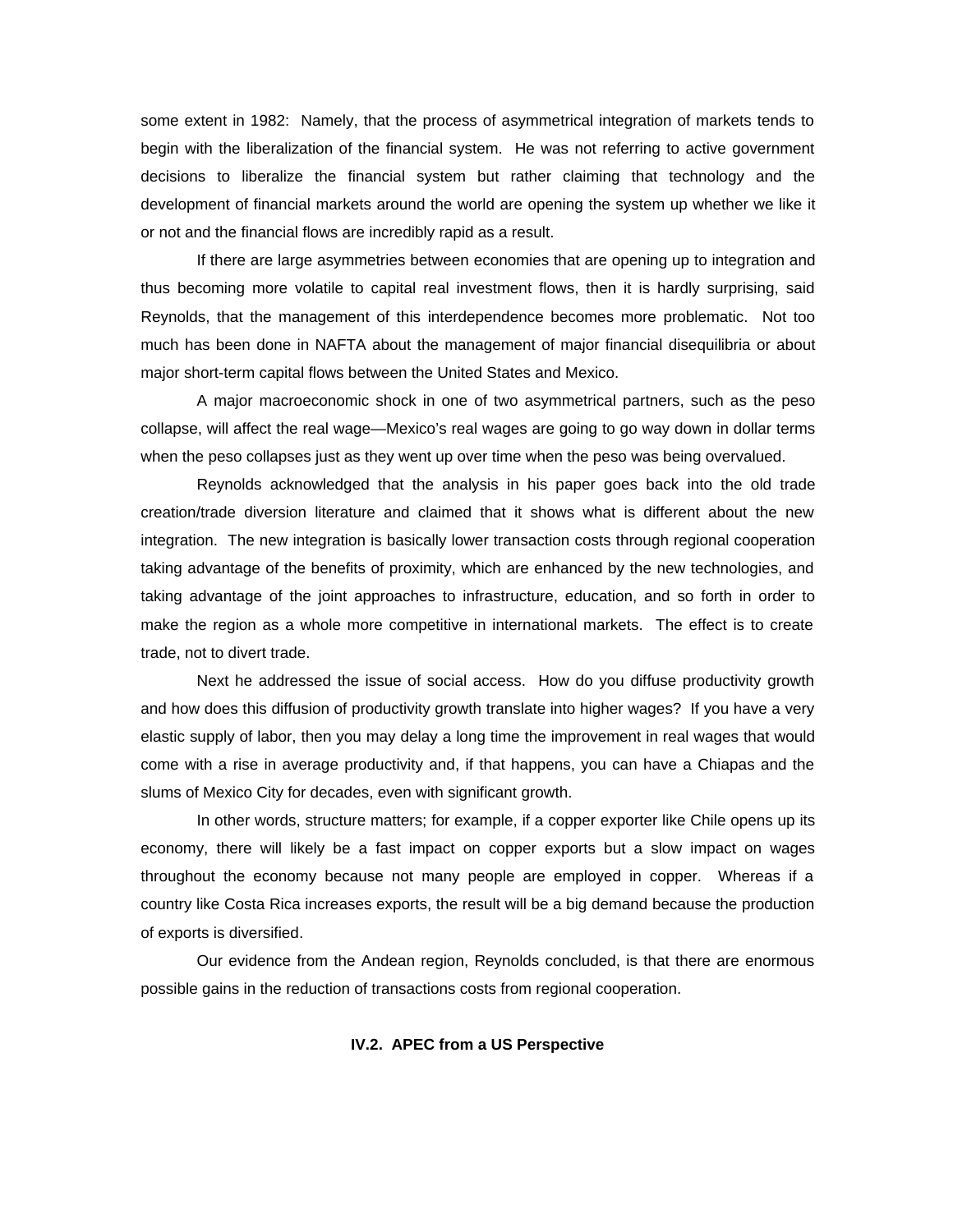Michael G. Plummer in "US Interests and Asia-Pacific Cooperation" pointed out that, given the enormous amount of trade and investment flowing between the East Asian countries and the US—"the Asia-Pacific region is now the most important overseas market for the United States" (p. 2)—it would be in the interest of both to develop APEC into an organization that facilitates trade, where 'facilitation' of trade could mean anything from APEC serving as a forum within which trade disputes are peaceably resolved to the development of APEC into a fullfledged free trade area. With respect to the latter possibility, Plummer dealt with the fact that traditional economic analysis is not very enthusiastic about free trade areas because—unlike the multilateral dropping of trade barriers—they can be trade diverting since they cause purchases to be rerouted from lower cost nonmembers to higher cost member sources. He pointed out that this criticism suffers from a huge deficiency: it simply does not take into account the many positive effects that the much larger market will have on innovation and on production costs. That is, if one takes into account the ability to exploit economies of scale, the external economies (e.g., pools of trained, specialized workers and knowledge), the greater return available to R & D, and the increased attractiveness to foreign investment that a larger market provides, then there is every reason to believe that the trade diversion effects will not be very important.

Against the standard economic analysis that "preferential treatment of partner countries causes a partial reallocation of purchases from more efficient nonpartner sources to less efficient partner sources (trade diversion), resulting in a lowering of global economic efficiency" (p. 3), Plummer raised two objections. First, while acknowledging the argument's persuasiveness in theory, he pointed out that, realistically speaking, the world is not going to move to multilateral free trade any time soon, so moving regionally towards free trade may be the next best thing:

PTAs [Preferential Trading Areas] are by their very nature 'second-best' solutions and, hence, are inferior to the 'first-best' solution, i.e., free trade. But because the first-best solution is unattainable at present, the proper comparison is between the *status quo* and a preferential grouping (p. 13).

Second, he argued that the rejection of such agreements on the grounds of trade diversion omits the most important consequence of a PTA: the creation of a larger market. This increase in market size carries with it numerous benefits that traditional analysis simply does not take account of:

- 1) If there are external economies (e.g., increased availability of specialized inputs or services or "know-how and/or proprietary technical information" dispersed among firms with the intrafirm movement of employees), then the larger the market, the more beneficial will be the effects on average costs of production;
- 2) the larger the market, the greater the number of efficient competitors that each industry can support (which has a positive effect on efficiency);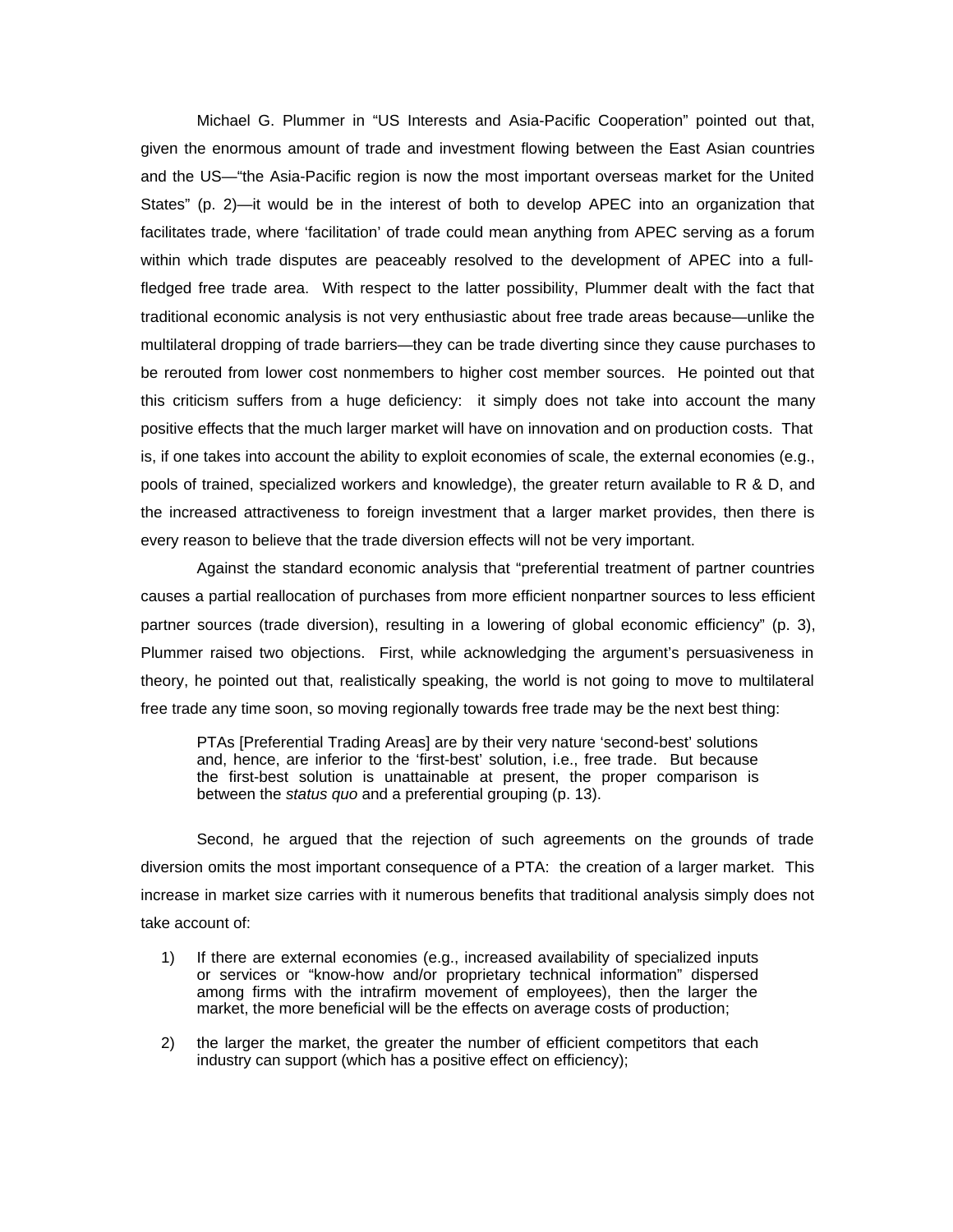- 3) the larger the market, the greater the probability that producers in the region will have a large enough market to fully exploit economies of scale and thus support a world-scale plant;
- 4) the larger the market, the greater the incentive for the undertaking of R & D because the larger market allows for greater revenue per dollar of R & D expenditure; and, finally,
- 5) the enlarged market will make these countries more attractive to foreign direct investment since the profit potential, everything else being equal, will be much greater.

He also pointed out that "while DFI [Direct Foreign Investment] flows usually constitute a small percentage of total domestic capital formation in Asian developing countries, they have played a key role in manufacturing sectors beyond what the numbers indicate, as joint ventures, licensing agreements, and other enterprise relationships have resulted in transfer of technology that has contributed to the advancement and modernization of the economies concerned" (p 9).

If we take account of all these effects, then the negative impact of any trade diversion that results could easily be *more* than offset by the positive impact arising from all these other forces. Yet traditional analysis ignores them.

He emphasized that, whether APEC develops into a free trade area or not, other countries have been busily developing their own preferential trading areas (the EC and NAFTA being the two most famous) and the result of this has inevitably been the diversion of trade and investment from the nonparticipating countries of Asia.

Overall, Plummer's paper demonstrated that both the East Asian countries and the United States have a huge interest in the development of APEC, both parties not only representing important markets for each other's output but also important sources of and opportunities for investment: "East Asia is...the fastest-growing region in the world and is forecasted to grow at an impressive rate in the future, suggesting continuing opportunities for lucrative trade and investment" (p. 21).

# **Discussion**

Discussant Jeffrey Bergstrand presented two models analyzing some technical aspects of the relation between economic size and per capita incomes and the share of intraregional trade among Pacific Rim countries.

In the subsequent discussion Plummer further laid stress on the fact that free trade areas are very complicated. The old textbook way of describing a free trade area was simply that there be no internal tariff barriers. This may be true, but this is only a very small part of the whole thing. As John Whalley once noted, "if NAFTA really was a free trade area it could be just a paragraph long instead of being 2,000 pages long." For an EAEC free trade area or an APEC free trade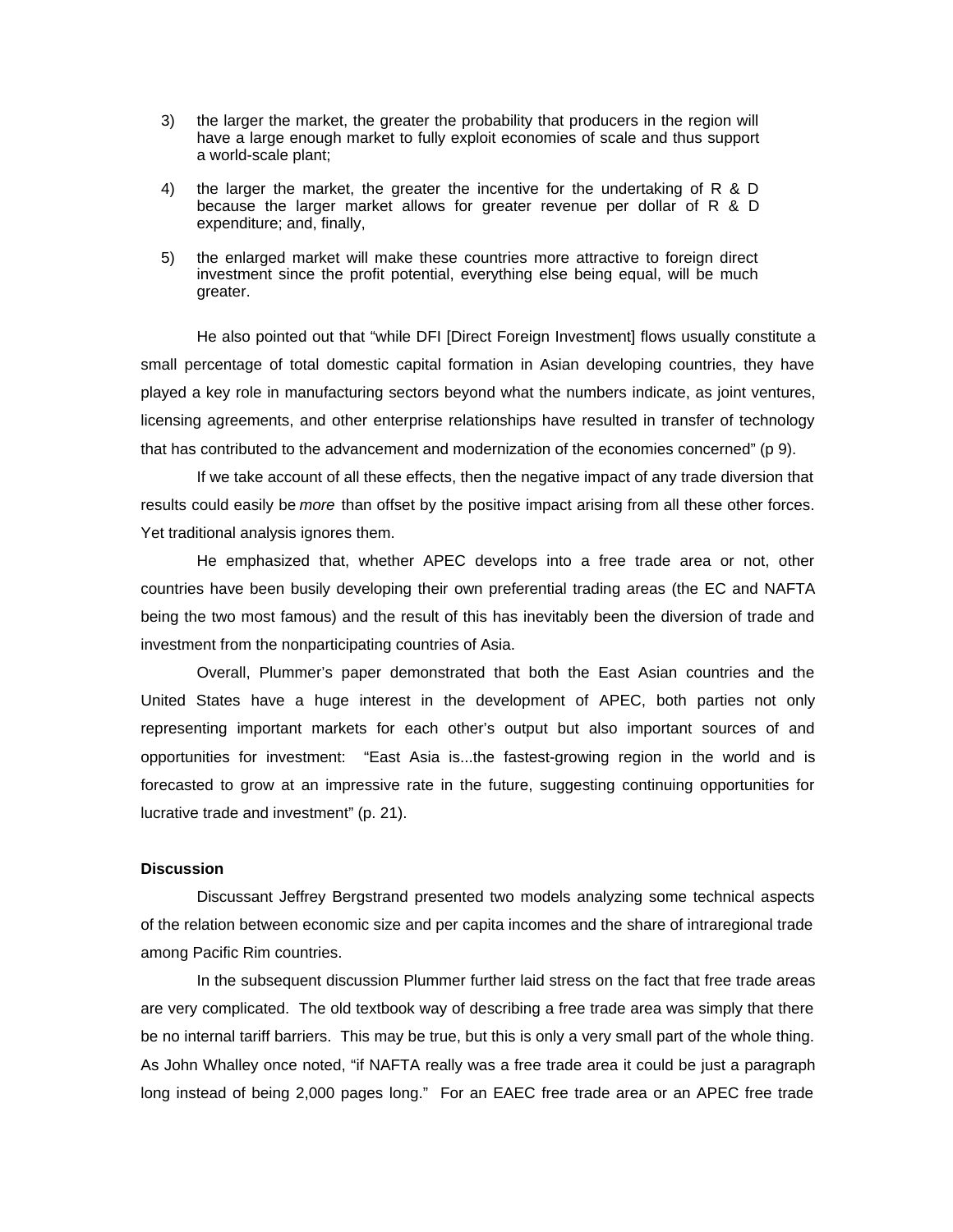area we should think in terms of 15–20,000 pages because there are such divergent regimes and legal practices, which is what really inflated the NAFTA agreement. Plummer argued that an Asian FTA is neither feasible nor desirable, mainly because this is not an Asian approach to things and the presence of divergent legal structures is not going to make it any easier. He referred to Akashi's previous observation with respect to APEC that everything was left to be decided later—nothing was expressed concretely. The experience with ASEAN is a good illustration of the Asian way of doing things: there is no ASEAN treaty, there is no enforcement mechanism, there are no monitoring devices—and ASEAN constitutes the core of APEC!

Plummer argued that we can no longer focus on the standard Vinerian argument of trade diversion/trade creation because of the complications of free trade areas and the dynamic effects that go with them. The economic rationale of free trade areas can be questioned if they are dominated by unilateral trade liberalization. For example, if a country like Indonesia drops all of its tariff barriers it can have trade creation but no trade diversion, because it is on a most favored nation (MFN) basis, which will be superior to having a discriminating trading arrangement. But Canadian economists Wonnacott and Wonnacott came up with the idea that perhaps one of the motivations for liberalizing your markets in a free trade area is that other countries will also open their markets to your exports and, if you include the liberalization of other markets, the dominance of unilateral trade liberalization over the creation on an FTA disappears. We come back to the argument of "Well, it depends"; a second-best solution approach.

Plummer commented approvingly that finally economists have started to think more about the dynamic effects of integration. Even in a net trade diverting free trade area there may still be other effects that could more than compensate. The new literature on natural economic blocks, introduces the idea that regionalism, if consistent with the natural trading patterns, can actually be beneficial.

The dynamic effects of FTAs can be characterized in a number of ways: external economies, greater intrafirm rivalry. Plummer argued that direct foreign investment flows are extremely important in stimulating intraregional trade flows, although this has not been considered very much in the literature, mainly because it is very difficult to model.

Policy dynamics, whether good or bad, should also be taken into consideration. An inward-looking policy would be a negative dynamic. On the other hand, an open regionalism solution whereby you lower external tariffs and nontariff barriers for all countries while you liberalize would obviously be a positive policy dynamic internationally. For example, the Asian Free Trade Agreement (AFTA) is liberalizing tariffs within the free trade area and at the same time multilateralizing, i.e., these tariff reductions apply to all countries outside of the free trade areas as well. A net trade creating FTA will tend to knock out a lot of inefficient firms within that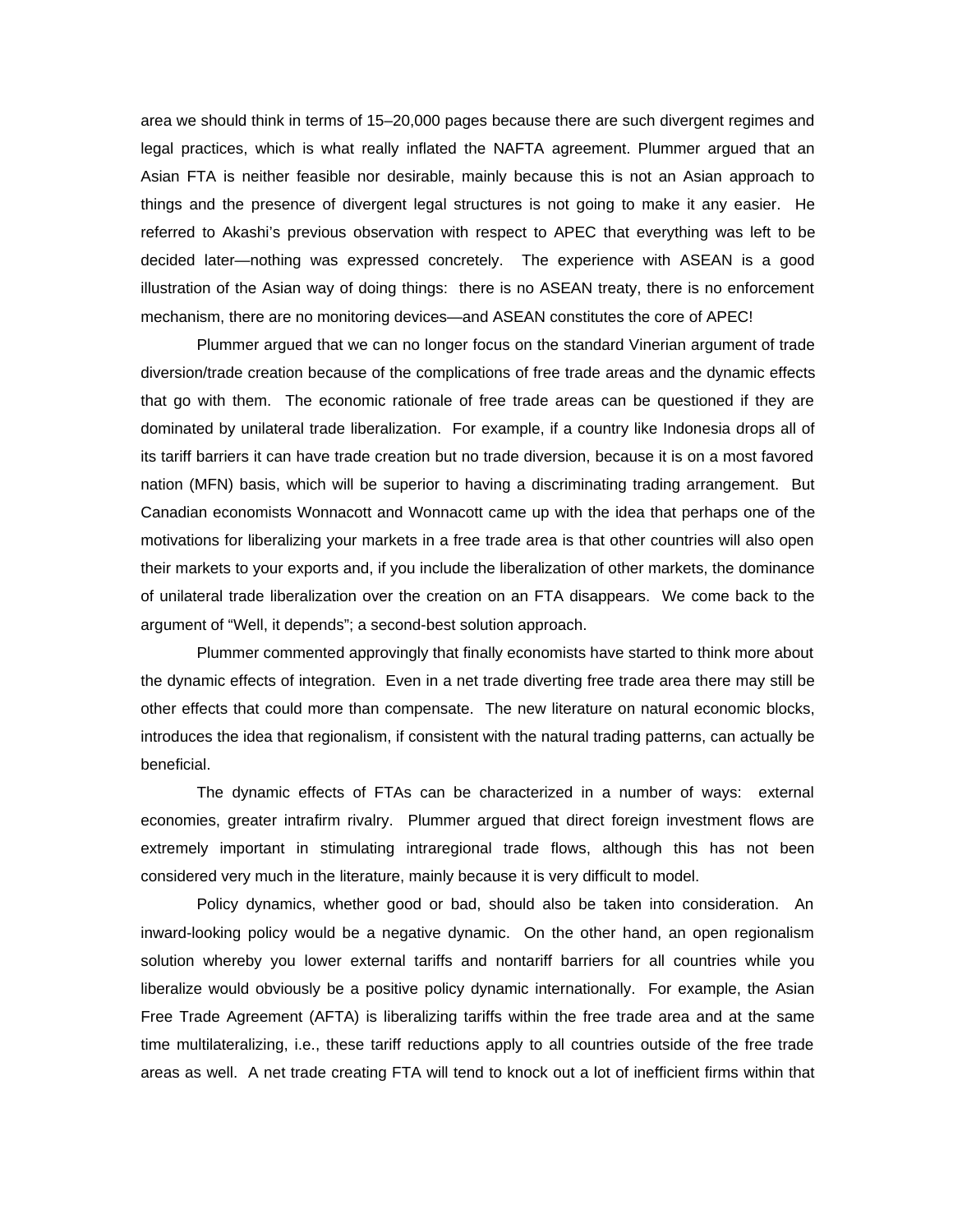area, leaving more efficient firms, at least at the margin more internationally competitive, and these are precisely the firms that tend to want to have openness rather than closedness.

Plummer cited studies on the effects of FTAs by the World Bank and others, using general equilibrium models. These conclude that on the whole an APEC free trade area would be welfare-enhancing for member states but inferior to the most favored nation treaty because you have a much larger customs union or free trade area and global [free] trade is always going to be best.

In practical terms the question becomes to compare the status quo to what might be in the future and, even though the Eminent Persons Group seemed to want to go very quickly, Plummer's reading is that the focus within APEC is going to continue to be trade facilitation, rather than discriminatory agreements, particularly with tariffs since tariff rates are already so low. The focus should be on issues like harmonization of standards, rules of origin, investment codes, opening of dialogue, and confidence building.

Denis Goulet commented that almost everyone who talked about APEC at least mentioned incidentally that there have been no instrumental results—either in trade promotion or economic advantages—in the few years that it has existed. Plummer remarked several times that the transformation of APEC into a free trade agreement is most unlikely. Several speakers noted that there are no enforcement mechanisms or penalties, no commitments in the form of binding obligations to do something in trade. So Goulet's question was, what is APEC? The rather malicious answer would be that it is a club. And to Goulet it does seem that its first function is information exchange: members keep each other informed. It also functions as a P.R. agency, trying to sell the beauties of free trade. If this is APEC or a reasonable facsimile thereof, Goulet failed to see that the US has any particularly significant stake.

Plummer agreed that Goulet's characterization of APEC was a fair one, but demurred that current circumstances would not allow it to move any faster. In stressing the important stake that the US has, Plummer said he was talking about a longer-term vision of closer relations with APEC with eventual binding investment codes. He foresaw that there would be greater standardization of products and other means to reduce transactions costs in the longer term. He predicted that at first codes would be nonbinding and the focus would be mainly on mutual confidence-building measures.

He argued that there should be some sort of framework agreement under which these progresses can be charted and directed. If there are disputes in areas where the WTO does not have jurisdiction, it may make sense, for example, for Thailand and the US to sit down under the auspices of an APEC—rather than a purely US-Thai relationship in which Thailand would know it is always going to get the short end. Thus some sort of dispute panel, even if nonbinding, would be a good idea. He claimed that one of the main reasons Canada wanted a free trade area with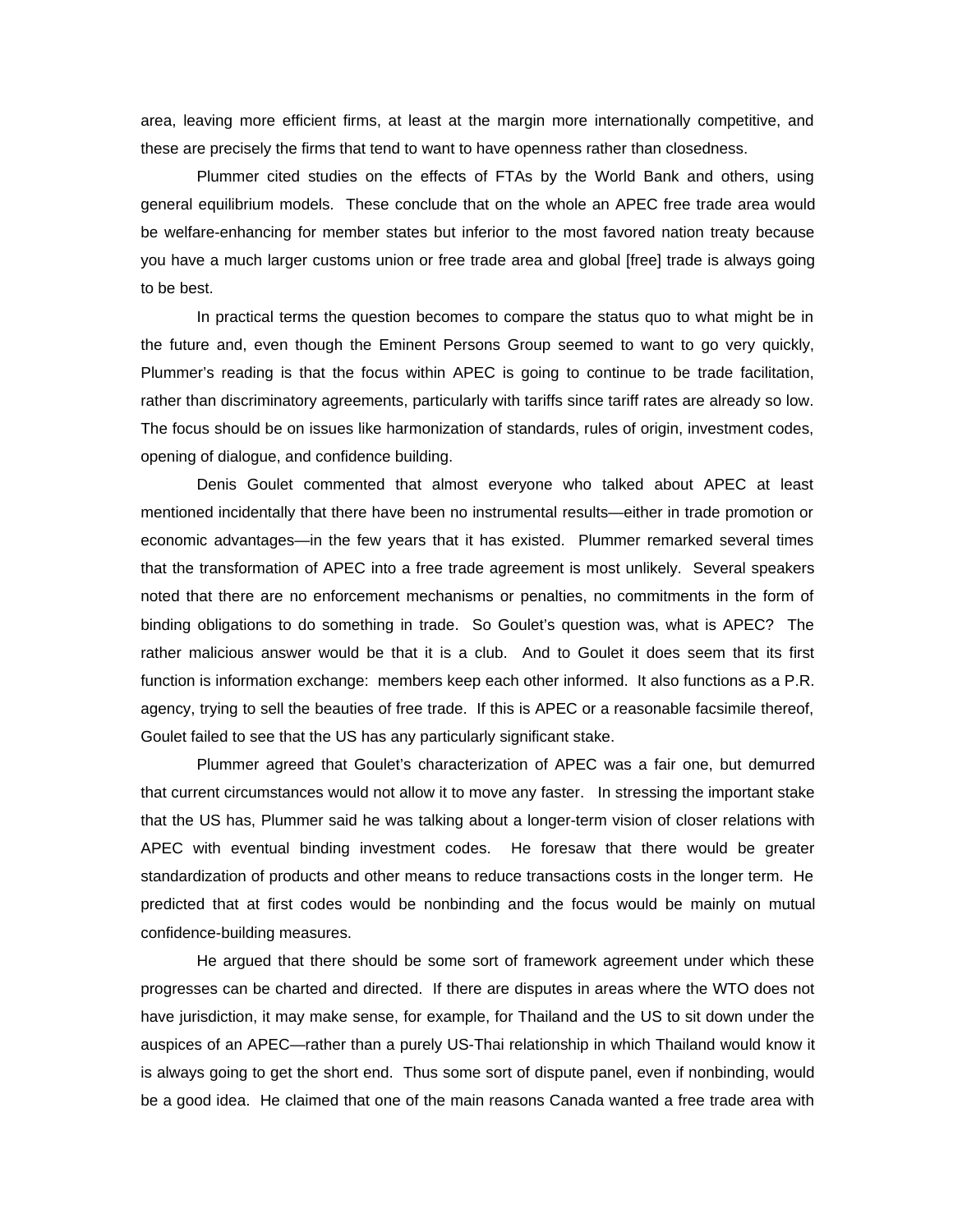the United States was as a means of getting a dispute settlement panel going. Though he would call this trade facilitation rather than trade liberalization he would see it as positive. Goulet's point was well taken, he said; there has not been much progress. But, while more definite progress might have been desirable, Plummer doubted that it would have been feasible at this point.